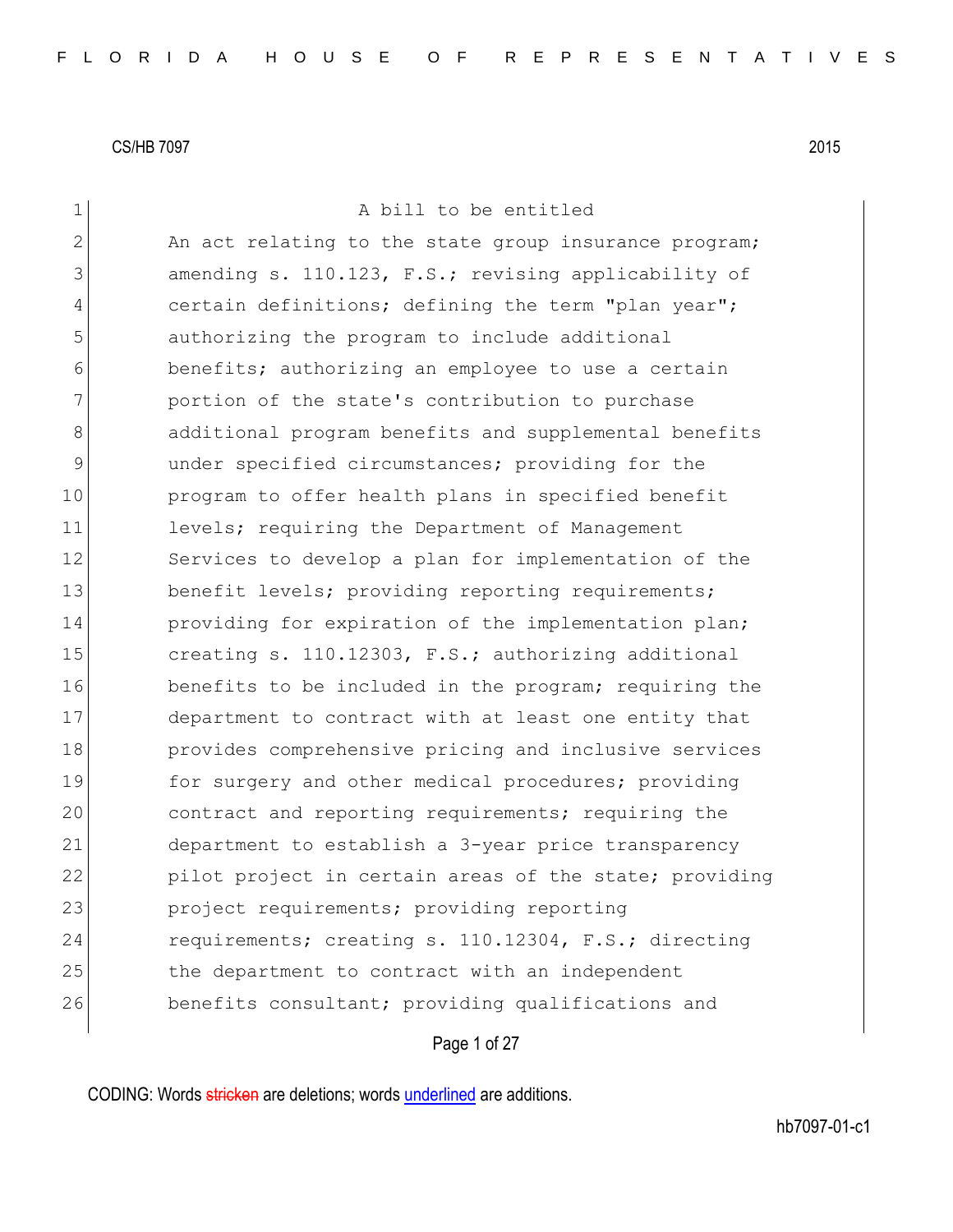Page 2 of 27 27 duties of the independent benefits consultant; 28 providing reporting requirements; providing that the 29 General Appropriations Act shall establish premiums 30 for enrollees that reflect the differences in benefit 31 design and value among the health maintenance 32 organization plan options and the preferred provider 33 organization plan options; establishing the share of 34 the health insurance premium for employees, early 35 **retirees, and Medicare participants participating in** 36 the State Group Insurance Plan for specified health 37 care plans and coverage periods; providing an 38 appropriation and authorizing positions; providing an 39 effective date. 40 41 Be It Enacted by the Legislature of the State of Florida: 42 43 Section 1. Subsection (2) and paragraphs  $(b)$ ,  $(f)$ ,  $(h)$ , 44 and (j) of subsection (3) of section 110.123, Florida Statutes, 45 are amended, and paragraph  $(k)$  is added to subsection (3) of 46 that section, to read: 47 110.123 State group insurance program.-48 (2) DEFINITIONS.—As used in sections 110.123-110.1239 <del>this</del> 49 section, the term: 50 (a) "Department" means the Department of Management 51 Services. 52 (b) "Enrollee" means all state officers and employees,

CODING: Words stricken are deletions; words underlined are additions.

hb7097-01-c1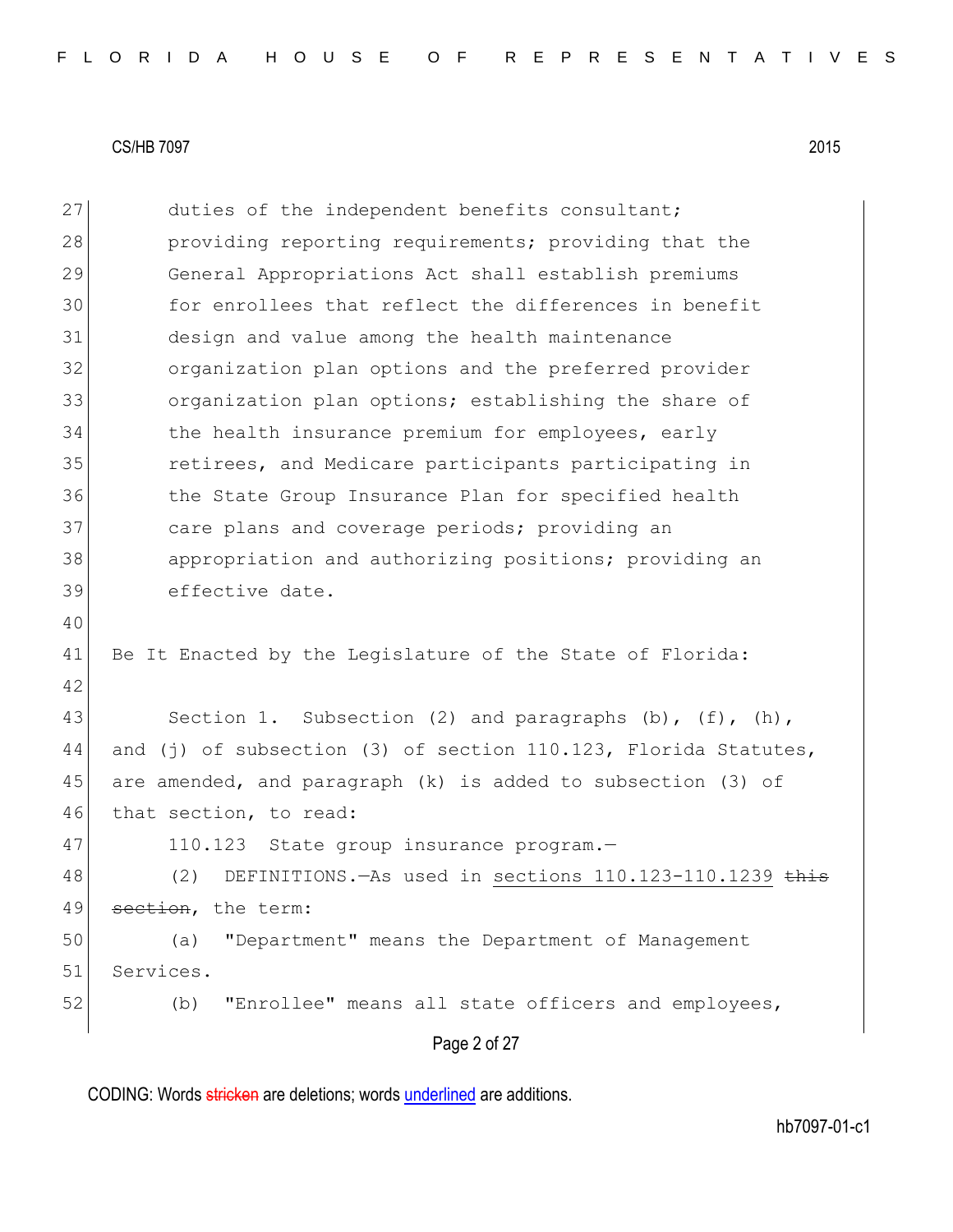53 retired state officers and employees, surviving spouses of 54 deceased state officers and employees, and terminated employees 55 or individuals with continuation coverage who are enrolled in an 56 insurance plan offered by the state group insurance program. 57 "Enrollee" includes all state university officers and employees, 58 retired state university officers and employees, surviving 59 spouses of deceased state university officers and employees, and 60 terminated state university employees or individuals with 61 continuation coverage who are enrolled in an insurance plan 62 offered by the state group insurance program.

 (c) "Full-time state employees" means employees of all branches or agencies of state government holding salaried positions who are paid by state warrant or from agency funds and who work or are expected to work an average of at least 30 or 67 more hours per week; employees paid from regular salary appropriations for 8 months' employment, including university personnel on academic contracts; and employees paid from other- personal-services (OPS) funds as described in subparagraphs 1. and 2. The term includes all full-time employees of the state universities. The term does not include seasonal workers who are 73 paid from OPS funds.

74 1. For persons hired before April 1, 2013, the term 75 includes any person paid from OPS funds who:

76 a. Has worked an average of at least 30 hours or more per 77 week during the initial measurement period from April 1, 2013, 78 through September 30, 2013; or

#### Page 3 of 27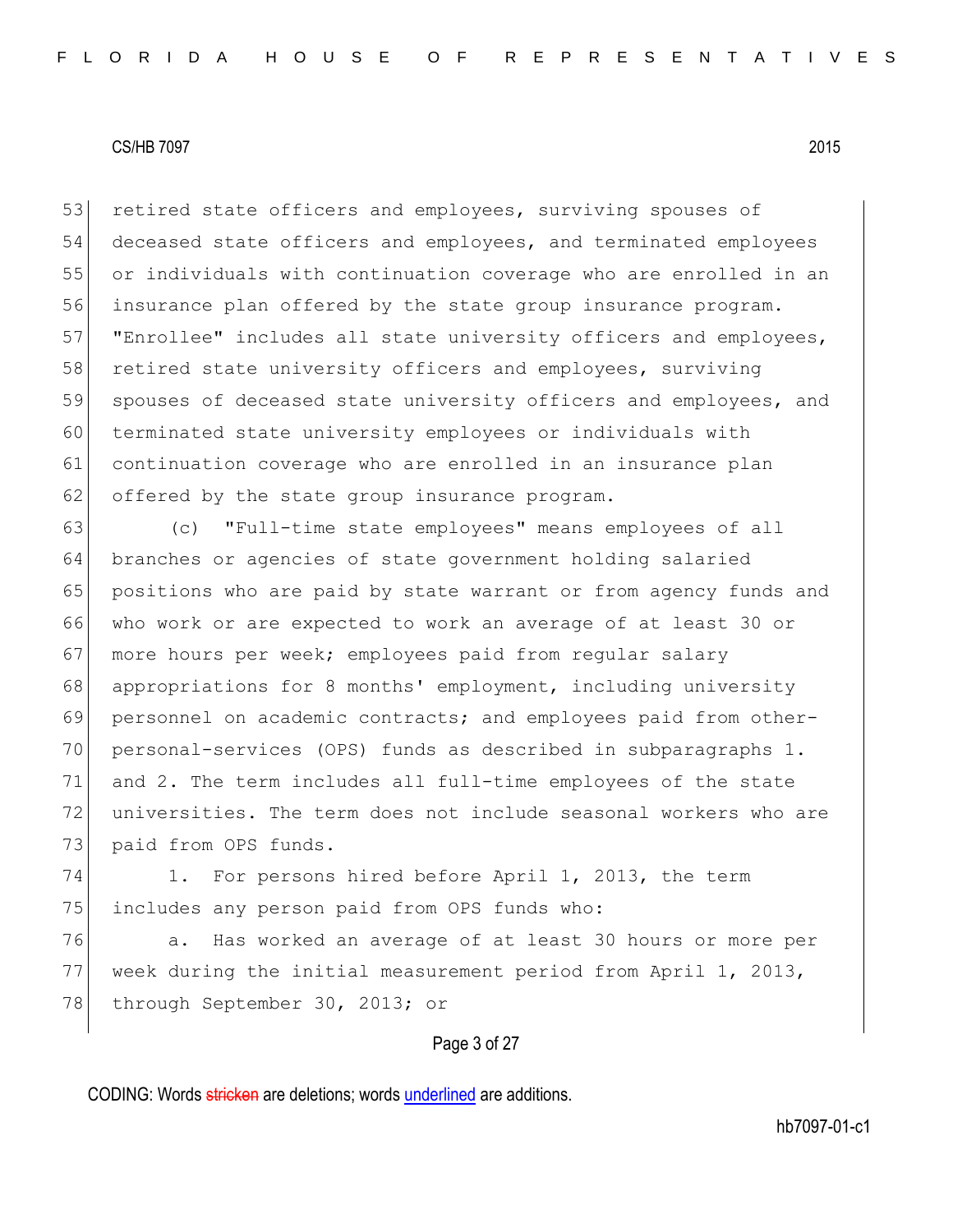79 b. Has worked an average of at least 30 hours or more per 80 week during a subsequent measurement period. 81 2. For persons hired after April 1, 2013, the term 82 includes any person paid from OPS funds who: 83 a. Is reasonably expected to work an average of at least 84 30 hours or more per week; or 85 b. Has worked an average of at least 30 hours or more per 86 week during the person's measurement period. 87 (d) "Health maintenance organization" or "HMO" means an 88 entity certified under part I of chapter 641. 89 (e) "Health plan member" means any person participating in 90 a state group health insurance plan, a TRICARE supplemental 91 insurance plan, or a health maintenance organization plan under 92 the state group insurance program, including enrollees and 93 covered dependents thereof. 94 (f) "Part-time state employee" means an employee of any 95 branch or agency of state government paid by state warrant from 96 salary appropriations or from agency funds, and who is employed 97 for less than an average of 30 hours per week or, if on academic 98 contract or seasonal or other type of employment which is less 99 than year-round, is employed for less than 8 months during any 100 12-month period, but does not include a person paid from other-101 personal-services (OPS) funds. The term includes all part-time 102 employees of the state universities. 103 (g) "Plan year" means a calendar year.

- 
- 

104  $(h)$   $\left\langle \Theta \right\rangle$  "Retired state officer or employee" or "retiree"

Page 4 of 27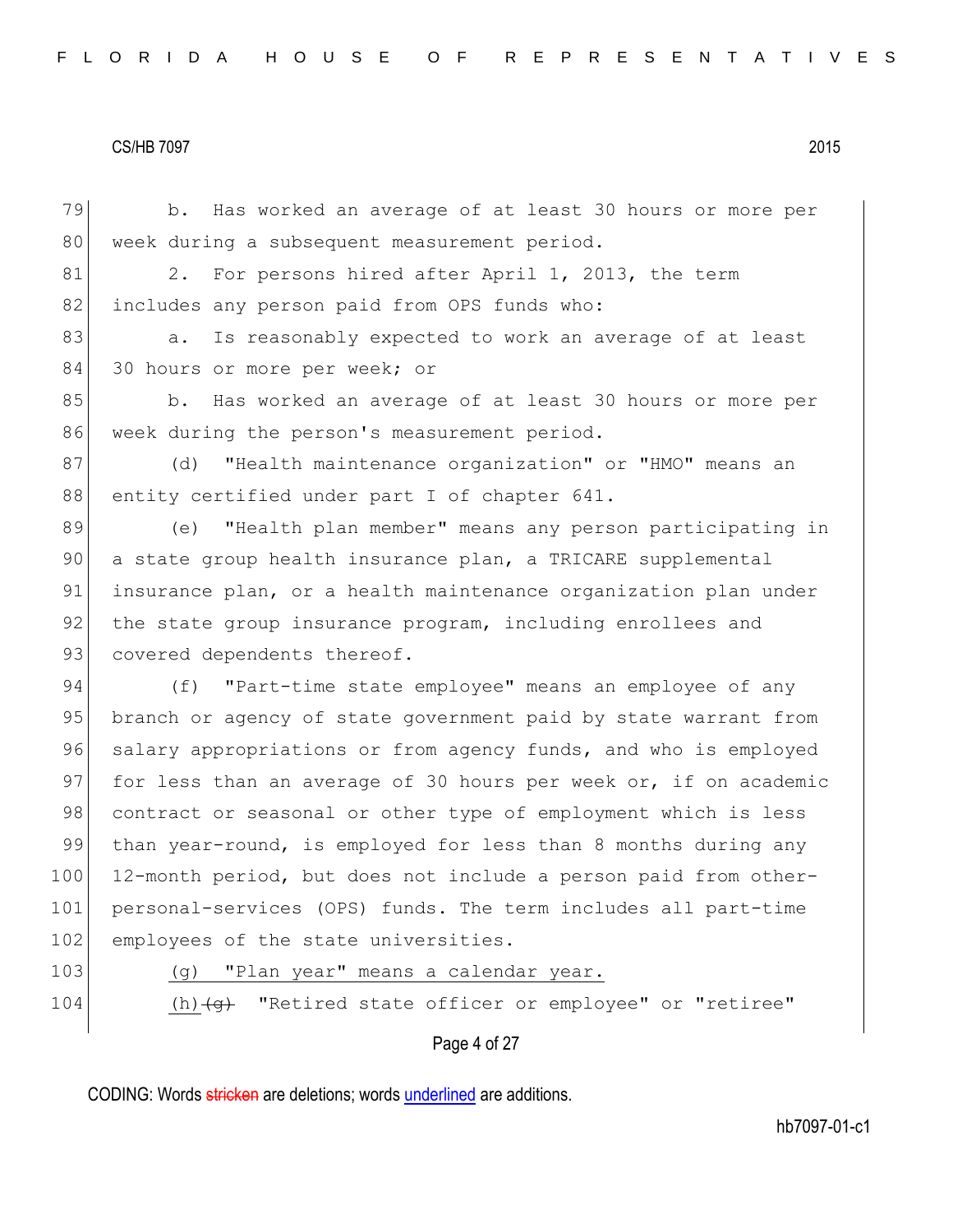105 means any state or state university officer or employee who 106 retires under a state retirement system or a state optional 107 annuity or retirement program or is placed on disability 108 retirement, and who was insured under the state group insurance 109 program at the time of retirement, and who begins receiving 110 retirement benefits immediately after retirement from state or 111 state university office or employment. The term also includes 112 any state officer or state employee who retires under the 113 Florida Retirement System Investment Plan established under part 114 II of chapter 121 if he or she:

115 1. Meets the age and service requirements to qualify for 116 normal retirement as set forth in s. 121.021(29); or

117 2. Has attained the age specified by s. 72(t)(2)(A)(i) of 118 | the Internal Revenue Code and has 6 years of creditable service.

119  $(i)$   $(h)$  "State agency" or "agency" means any branch, 120 department, or agency of state government. "State agency" or 121 "agency" includes any state university for purposes of this 122 section only.

123  $(i)$   $(i)$  "Seasonal workers" has the same meaning as provided 124 under 29 C.F.R. s. 500.20(s)(1).

125  $(k)$   $\left(\frac{1}{2}\right)$  "State group health insurance plan or plans" or 126 "state plan or plans" mean the state self-insured health 127 insurance plan or plans offered to state officers and employees, 128 retired state officers and employees, and surviving spouses of 129 deceased state officers and employees pursuant to this section.

130  $(l)$   $(k)$  "State-contracted HMO" means any health maintenance

#### Page 5 of 27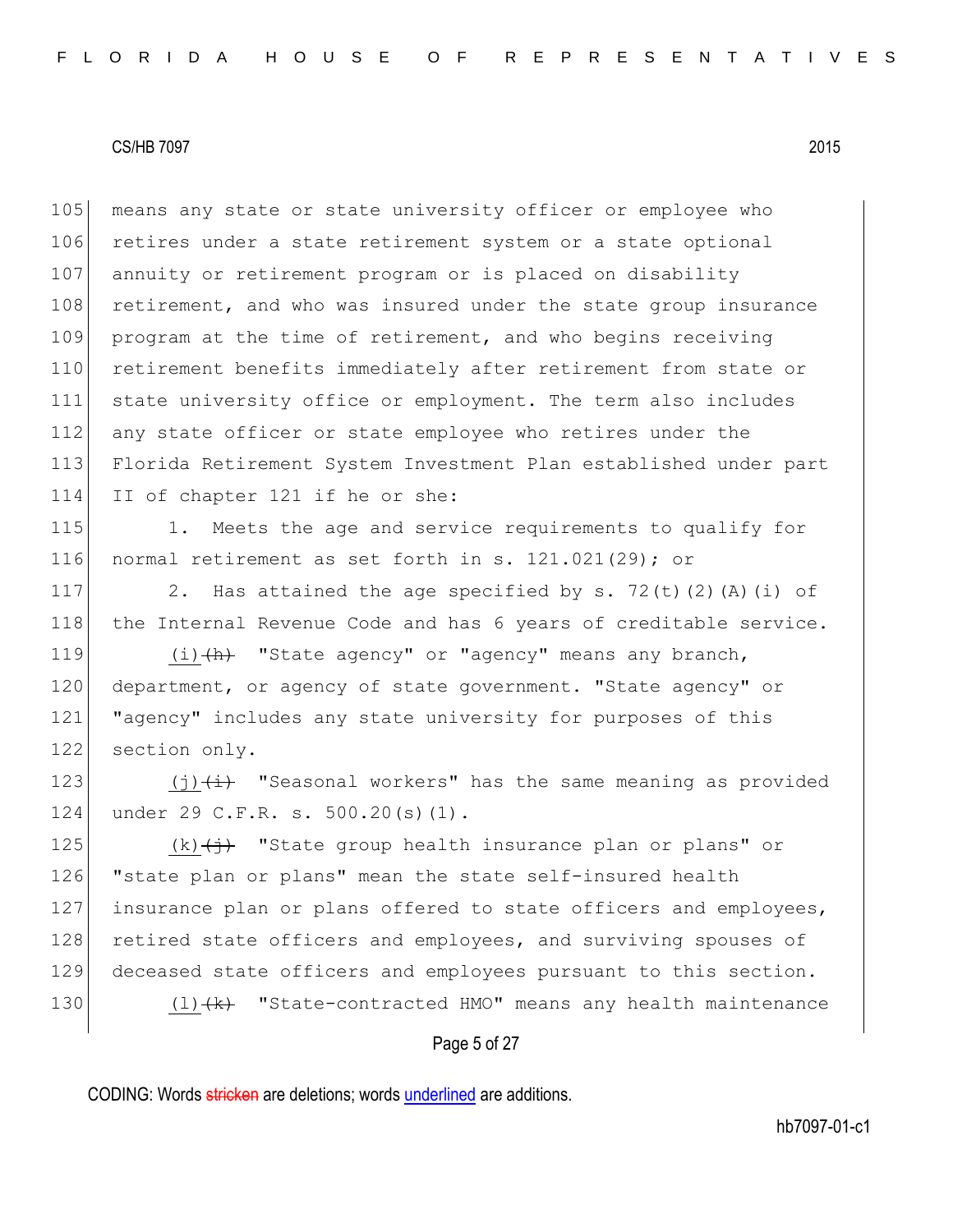131 organization under contract with the department to participate 132 in the state group insurance program.

133  $(m)$   $(1)$  "State group insurance program" or "programs" means 134 the package of insurance plans offered to state officers and 135 employees, retired state officers and employees, and surviving 136 spouses of deceased state officers and employees pursuant to 137 this section, including the state group health insurance plan or 138 plans, health maintenance organization plans, TRICARE 139 supplemental insurance plans, and other plans required or 140 authorized by law.

141  $(n)$   $(m)$  "State officer" means any constitutional state 142 officer, any elected state officer paid by state warrant, or any 143 appointed state officer who is commissioned by the Governor and 144 who is paid by state warrant.

145 (o) (n) "Surviving spouse" means the widow or widower of a 146 deceased state officer, full-time state employee, part-time 147 state employee, or retiree if such widow or widower was covered 148 as a dependent under the state group health insurance plan,  $-\alpha$ 149 TRICARE supplemental insurance plan, or a health maintenance 150 organization plan established pursuant to this section at the 151 time of the death of the deceased officer, employee, or retiree. 152 "Surviving spouse" also means any widow or widower who is 153 receiving or eligible to receive a monthly state warrant from a 154 state retirement system as the beneficiary of a state officer, 155 full-time state employee, or retiree who died prior to July 1, 156 1979. For the purposes of this section, any such widow or

# Page 6 of 27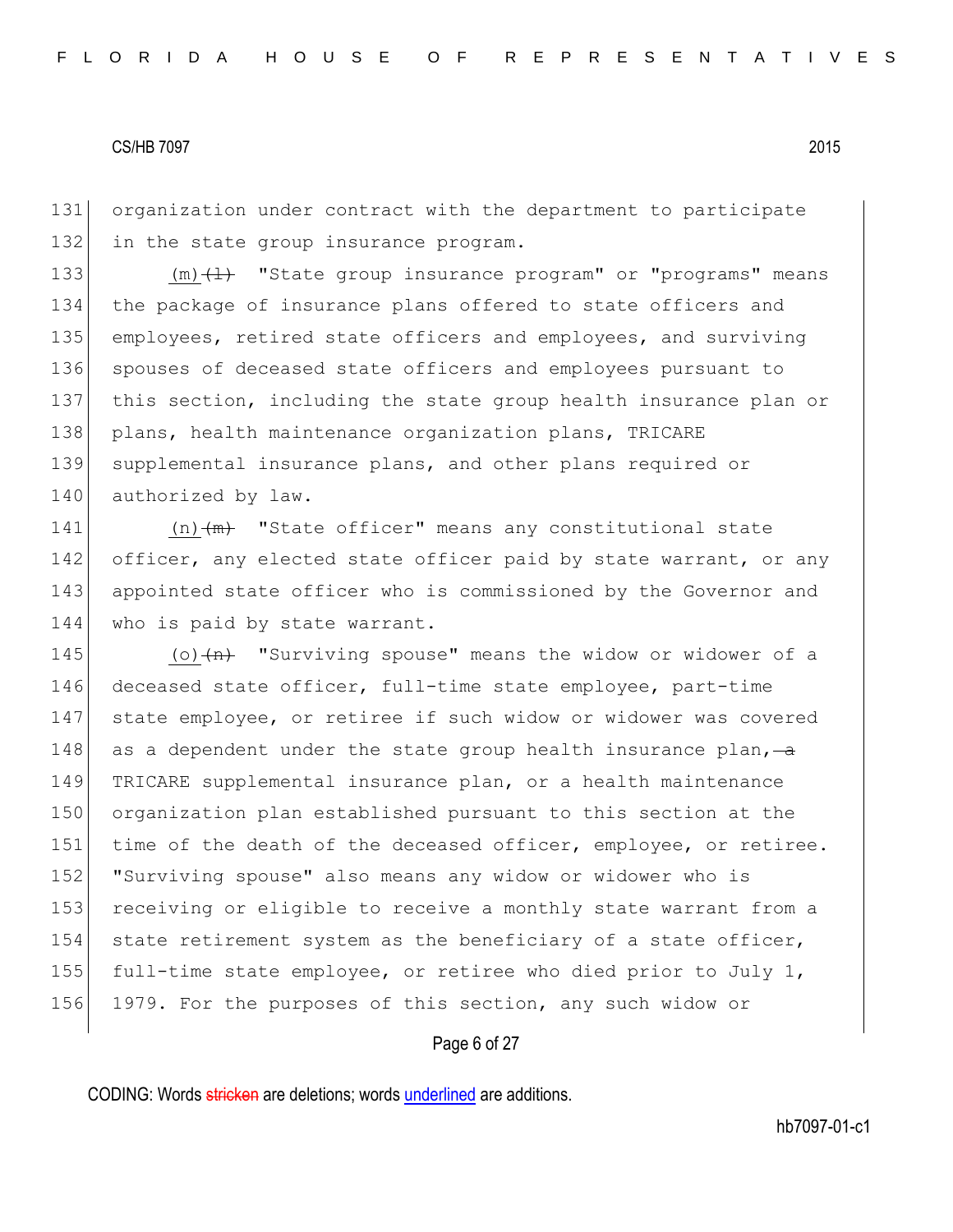157 widower shall cease to be a surviving spouse upon his or her 158 remarriage.

159  $(p)$  (p) (o) "TRICARE supplemental insurance plan" means the 160 Department of Defense Health Insurance Program for eligible 161 members of the uniformed services authorized by 10 U.S.C. s. 162 1097.

163 (3) STATE GROUP INSURANCE PROGRAM.

164 (b) It is the intent of the Legislature to offer a 165 comprehensive package of health insurance and retirement 166 benefits and a personnel system for state employees which are 167 provided in a cost-efficient and prudent manner, and to allow 168 state employees the option to choose benefit plans which best 169 suit their individual needs. Therefore, The state group 170 insurance program is established which may include the state 171 group health insurance plan or plans, health maintenance 172 organization plans, group life insurance plans, TRICARE 173 supplemental insurance plans, group accidental death and 174 dismemberment plans, and group disability insurance plans, $\div$ 175 Furthermore, the department is additionally authorized to 176 establish and provide as part of the state group insurance 177 **program any** other group insurance plans or coverage choices, and 178 other benefits authorized by law that are consistent with the 179 provisions of this section.

180 (f) Except as provided for in subparagraph (h)2., the 181 state contribution toward the cost of any plan in the state 182 group insurance program shall be uniform with respect to all

Page 7 of 27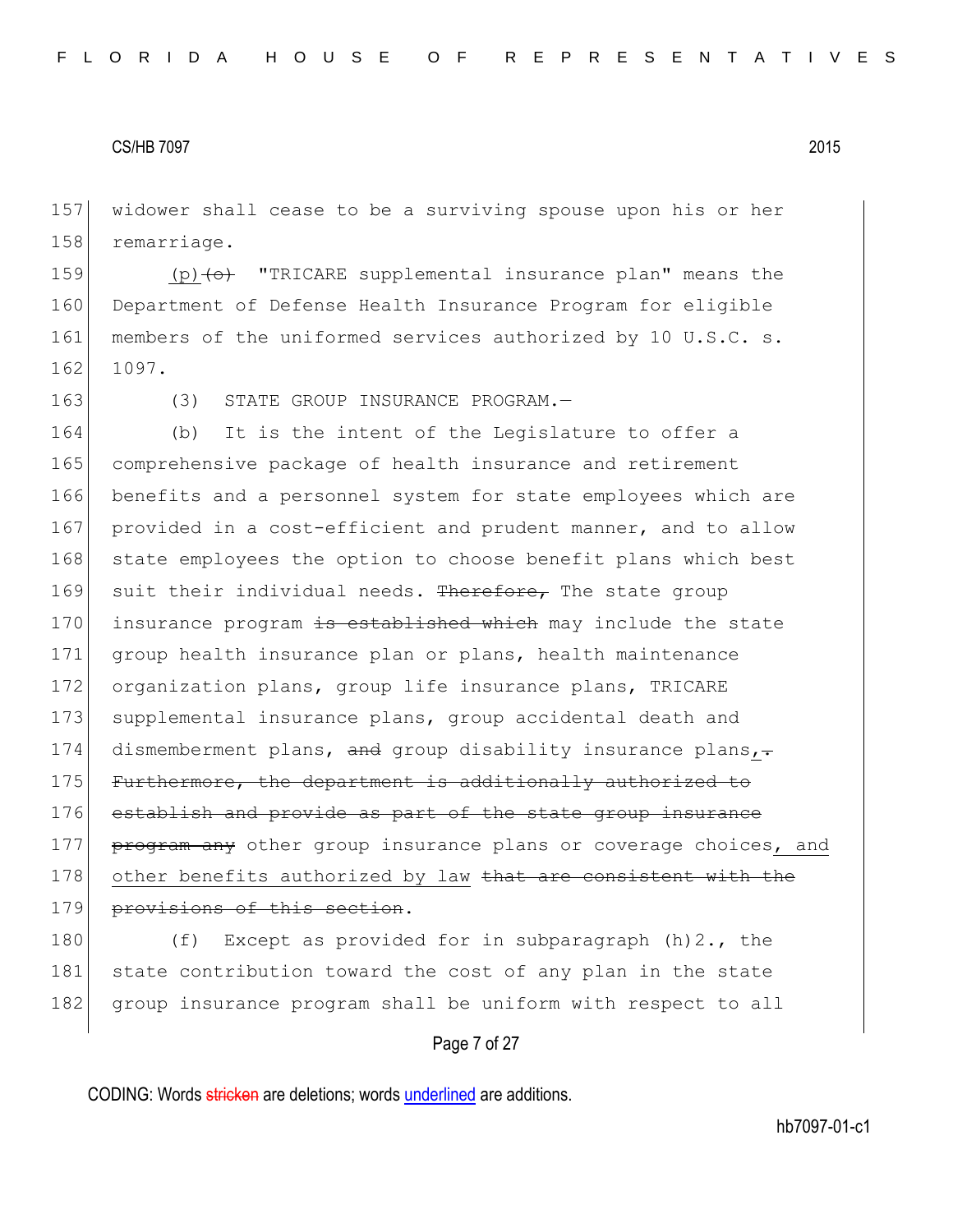| 183 | state employees in a state collective bargaining unit            |  |  |  |  |  |  |  |  |  |
|-----|------------------------------------------------------------------|--|--|--|--|--|--|--|--|--|
| 184 | participating in the same coverage tier in the same plan. This   |  |  |  |  |  |  |  |  |  |
| 185 | section does not prohibit the development of separate benefit    |  |  |  |  |  |  |  |  |  |
| 186 | plans for officers and employees exempt from the career service  |  |  |  |  |  |  |  |  |  |
| 187 | or the development of separate benefit plans for each collective |  |  |  |  |  |  |  |  |  |
| 188 | bargaining unit. For the 2018 plan year and thereafter, if the   |  |  |  |  |  |  |  |  |  |
| 189 | state's contribution is more than the premium cost of the health |  |  |  |  |  |  |  |  |  |
| 190 | plan selected by the employee, subject to federal limitation,    |  |  |  |  |  |  |  |  |  |
| 191 | the employee may elect to have the balance:                      |  |  |  |  |  |  |  |  |  |
| 192 | Credited to the employee's flexible spending account;<br>1.      |  |  |  |  |  |  |  |  |  |
| 193 | Credited to the employee's health savings account;<br>2.         |  |  |  |  |  |  |  |  |  |
| 194 | 3. Used to purchase additional benefits offered through          |  |  |  |  |  |  |  |  |  |
| 195 | the state group insurance program; or                            |  |  |  |  |  |  |  |  |  |
| 196 | Used to increase the employee's salary.<br>4.                    |  |  |  |  |  |  |  |  |  |
| 197 | (h) 1. A person eligible to participate in the state group       |  |  |  |  |  |  |  |  |  |
| 198 | insurance program may be authorized by rules adopted by the      |  |  |  |  |  |  |  |  |  |
| 199 | department, in lieu of participating in the state group health   |  |  |  |  |  |  |  |  |  |
| 200 | insurance plan, to exercise an option to elect membership in a   |  |  |  |  |  |  |  |  |  |
| 201 | health maintenance organization plan which is under contract     |  |  |  |  |  |  |  |  |  |
| 202 | with the state in accordance with criteria established by this   |  |  |  |  |  |  |  |  |  |
| 203 | section and by said rules. The offer of optional membership in a |  |  |  |  |  |  |  |  |  |
| 204 | health maintenance organization plan permitted by this paragraph |  |  |  |  |  |  |  |  |  |
| 205 | may be limited or conditioned by rule as may be necessary to     |  |  |  |  |  |  |  |  |  |
| 206 | meet the requirements of state and federal laws.                 |  |  |  |  |  |  |  |  |  |
| 207 | The department shall contract with health maintenance<br>2.      |  |  |  |  |  |  |  |  |  |
| 208 | organizations seeking to participate in the state group          |  |  |  |  |  |  |  |  |  |
|     | Page 8 of 27                                                     |  |  |  |  |  |  |  |  |  |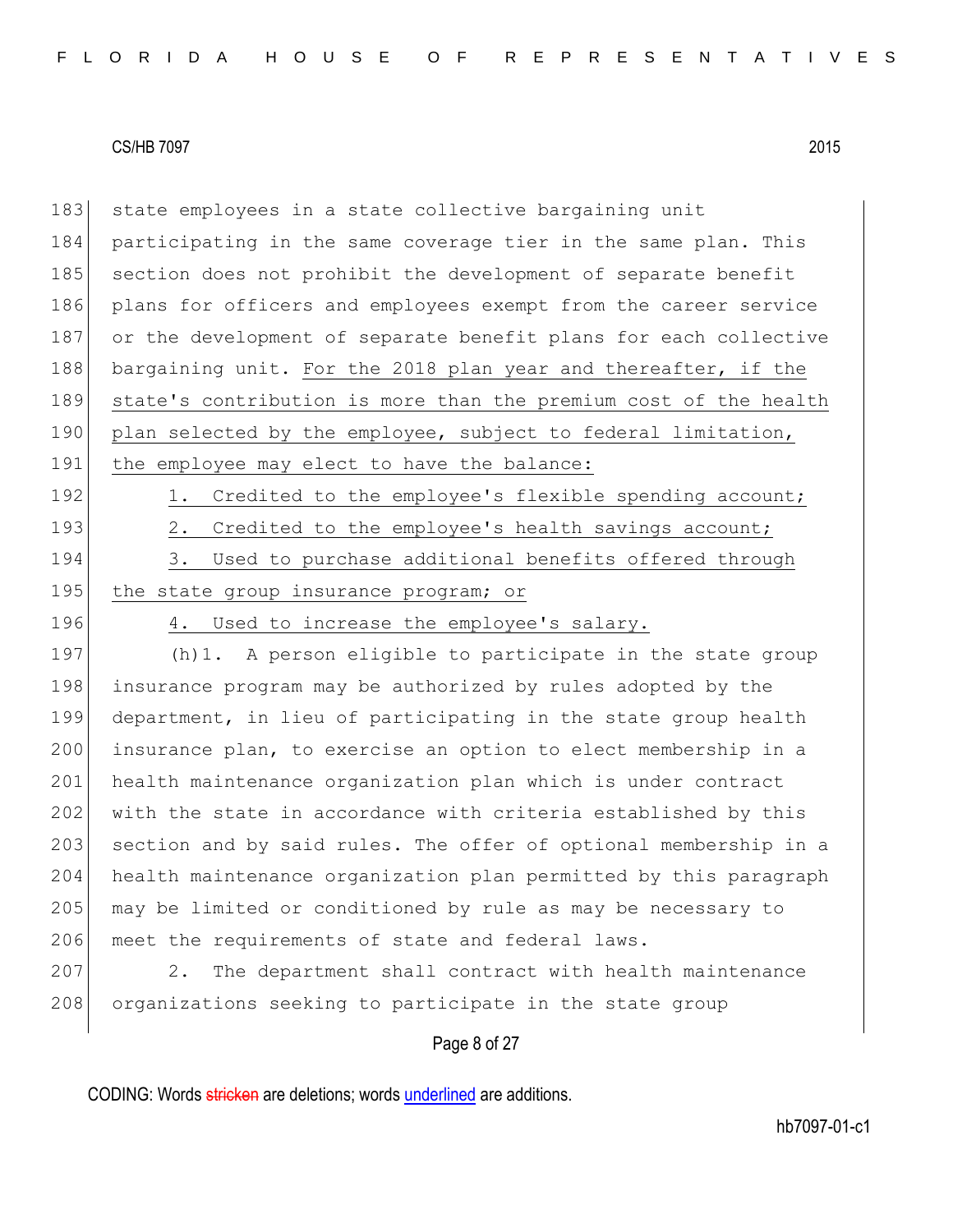209 insurance program through a request for proposal or other 210 procurement process, as developed by the Department of 211 Management Services and determined to be appropriate.

212 a. The department shall establish a schedule of minimum 213 benefits for health maintenance organization coverage, and that 214 schedule shall include: physician services; inpatient and 215 outpatient hospital services; emergency medical services, 216 including out-of-area emergency coverage; diagnostic laboratory 217 and diagnostic and therapeutic radiologic services; mental 218 health, alcohol, and chemical dependency treatment services 219 meeting the minimum requirements of state and federal law; 220 skilled nursing facilities and services; prescription drugs; 221 age-based and gender-based wellness benefits; and other benefits 222 as may be required by the department. Additional services may be 223 provided subject to the contract between the department and the 224 HMO. As used in this paragraph, the term "age-based and gender-225 based wellness benefits" includes aerobic exercise, education in 226 alcohol and substance abuse prevention, blood cholesterol 227 screening, health risk appraisals, blood pressure screening and 228 education, nutrition education, program planning, safety belt 229 education, smoking cessation, stress management, weight 230 management, and women's health education.

231 b. The department may establish uniform deductibles, 232 copayments, coverage tiers, or coinsurance schedules for all 233 participating HMO plans.

234 c. The department may require detailed information from

Page 9 of 27

CODING: Words stricken are deletions; words underlined are additions.

hb7097-01-c1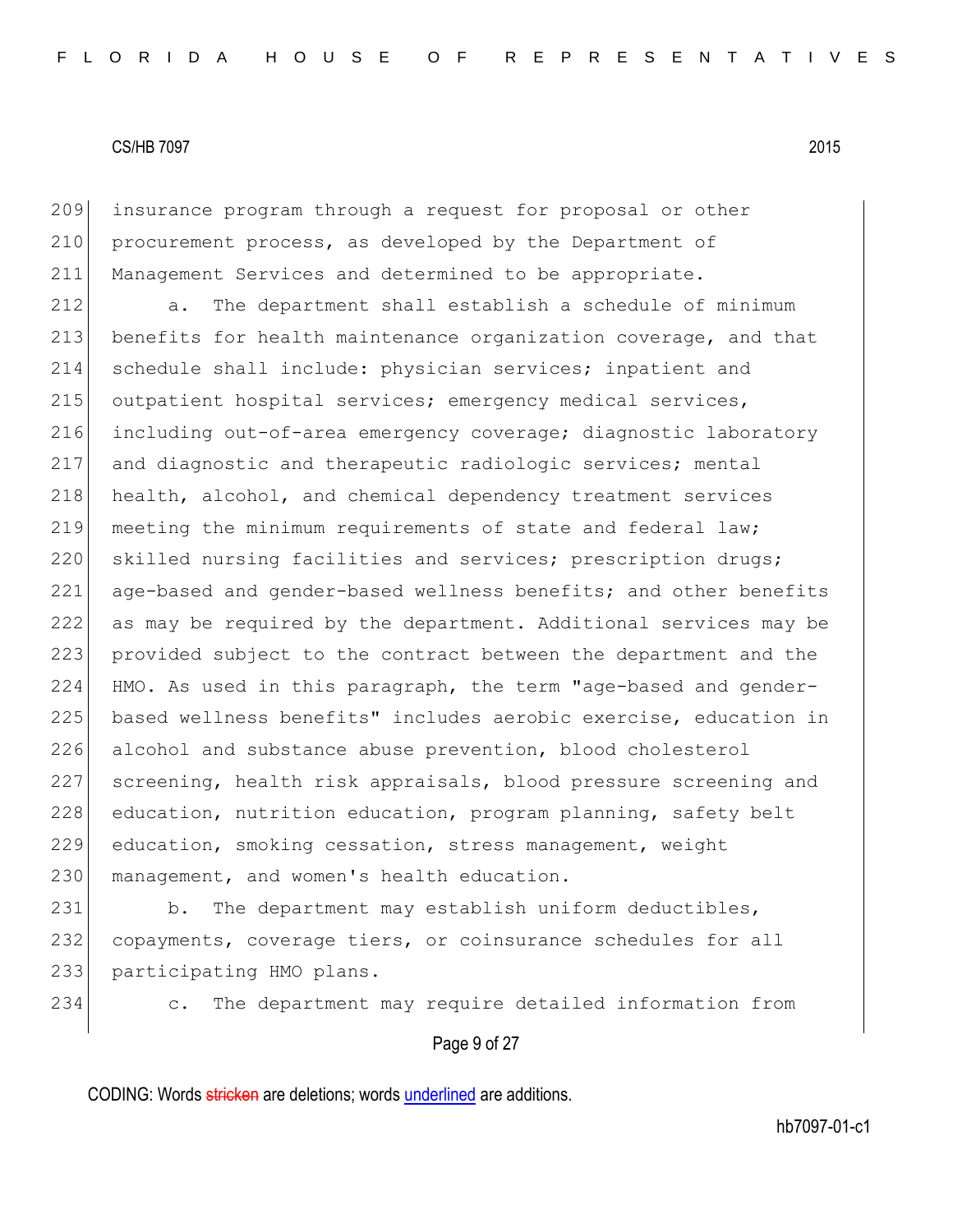235 each health maintenance organization participating in the 236 procurement process, including information pertaining to 237 organizational status, experience in providing prepaid health 238 benefits, accessibility of services, financial stability of the 239 plan, quality of management services, accreditation status,  $240$  quality of medical services, network access and adequacy, 241 performance measurement, ability to meet the department's 242 reporting requirements, and the actuarial basis of the proposed 243 rates and other data determined by the director to be necessary 244 for the evaluation and selection of health maintenance 245 organization plans and negotiation of appropriate rates for 246 these plans. Upon receipt of proposals by health maintenance 247 organization plans and the evaluation of those proposals, the 248 department may enter into negotiations with all of the plans or 249 a subset of the plans, as the department determines appropriate. 250 Nothing shall preclude the department from negotiating regional 251 or statewide contracts with health maintenance organization 252 plans when this is cost-effective and when the department 253 determines that the plan offers high value to enrollees.

 d. The department may limit the number of HMOs that it contracts with in each service area based on the nature of the bids the department receives, the number of state employees in the service area, or any unique geographical characteristics of 258 the service area. The department shall establish by rule service 259 areas throughout the state.

260 e. All persons participating in the state group insurance

Page 10 of 27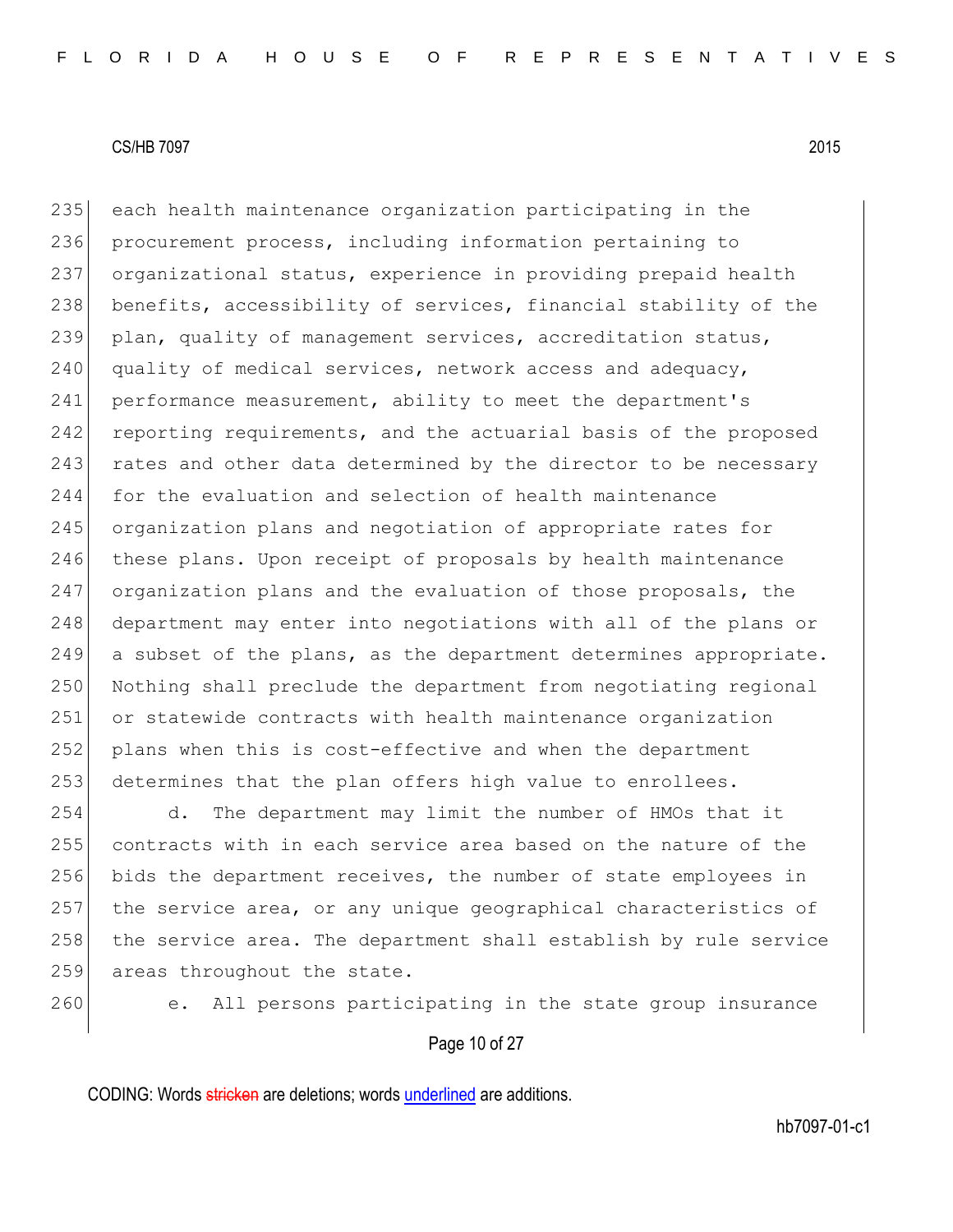261 program may be required to contribute towards a total state 262 group health premium that may vary depending upon the plan, 263 coverage level, and coverage tier selected by the enrollee and 264 the level of state contribution authorized by the Legislature.

265 3. The department is authorized to negotiate and to 266 contract with specialty psychiatric hospitals for mental health 267 benefits, on a regional basis, for alcohol, drug abuse, and 268 mental and nervous disorders. The department may establish, 269 subject to the approval of the Legislature pursuant to 270 subsection  $(5)$ , any such regional plan upon completion of an 271 actuarial study to determine any impact on plan benefits and 272 premiums.

273  $\vert$  4. In addition to contracting pursuant to subparagraph 2., 274 the department may enter into contract with any HMO to 275 participate in the state group insurance program which:

276 a. Serves greater than 5,000 recipients on a prepaid basis 277 under the Medicaid program;

278 b. Does not currently meet the 25-percent non-279 Medicare/non-Medicaid enrollment composition requirement 280 established by the Department of Health excluding participants 281 enrolled in the state group insurance program;

282 c. Meets the minimum benefit package and copayments and 283 deductibles contained in sub-subparagraphs 2.a. and b.;

284 d. Is willing to participate in the state group insurance 285 program at a cost of premiums that is not greater than 95 286 percent of the cost of HMO premiums accepted by the department

# Page 11 of 27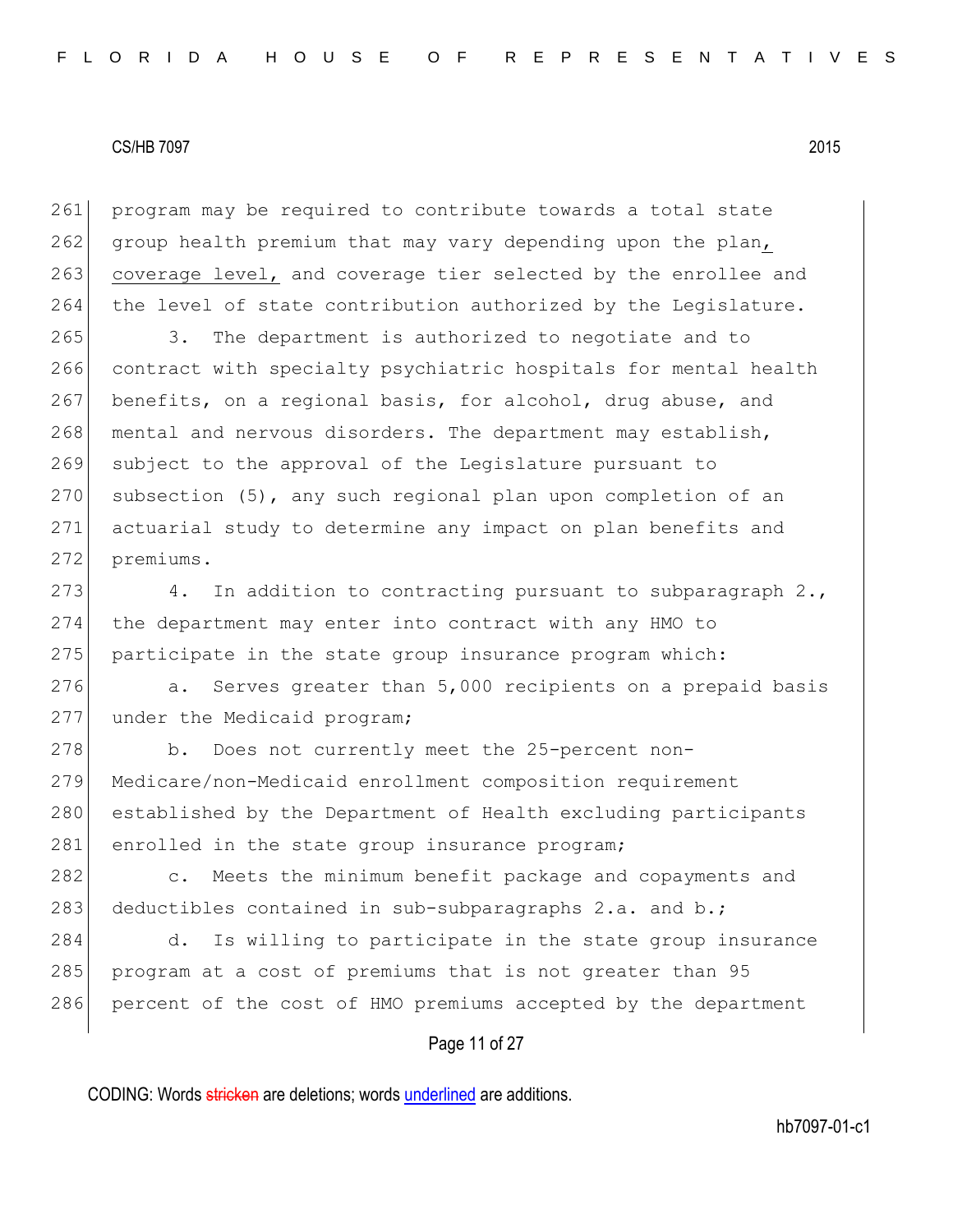287 in each service area; and

288 e. Meets the minimum surplus requirements of s. 641.225. 289

290 The department is authorized to contract with HMOs that meet the 291 requirements of sub-subparagraphs a.-d. prior to the open 292 enrollment period for state employees. The department is not 293 required to renew the contract with the HMOs as set forth in 294 this paragraph more than twice. Thereafter, the HMOs shall be 295 eligible to participate in the state group insurance program 296 only through the request for proposal or invitation to negotiate 297 process described in subparagraph 2.

298 5. All enrollees in a state group health insurance plan, a 299 TRICARE supplemental insurance plan, or any health maintenance 300 organization plan have the option of changing to any other 301 health plan that is offered by the state within any open 302 enrollment period designated by the department. Open enrollment 303 shall be held at least once each calendar year.

 6. When a contract between a treating provider and the state-contracted health maintenance organization is terminated 306 for any reason other than for cause, each party shall allow any enrollee for whom treatment was active to continue coverage and 308 care when medically necessary, through completion of treatment of a condition for which the enrollee was receiving care at the 310 time of the termination, until the enrollee selects another treating provider, or until the next open enrollment period offered, whichever is longer, but no longer than 6 months after

# Page 12 of 27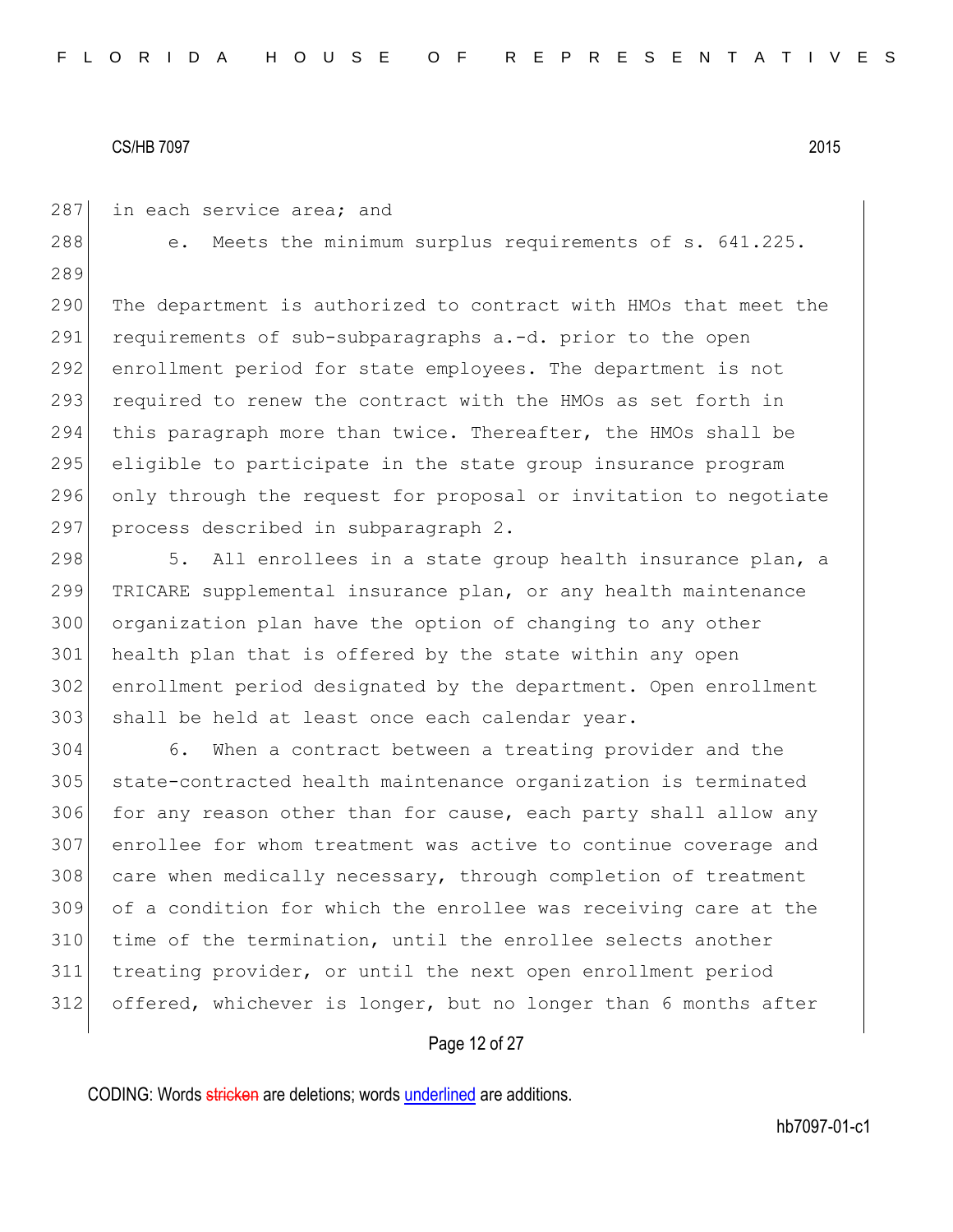termination of the contract. Each party to the terminated contract shall allow an enrollee who has initiated a course of 315 prenatal care, regardless of the trimester in which care was initiated, to continue care and coverage until completion of postpartum care. This does not prevent a provider from refusing to continue to provide care to an enrollee who is abusive, noncompliant, or in arrears in payments for services provided. For care continued under this subparagraph, the program and the provider shall continue to be bound by the terms of the terminated contract. Changes made within 30 days before termination of a contract are effective only if agreed to by both parties.

 7. Any HMO participating in the state group insurance program shall submit health care utilization and cost data to the department, in such form and in such manner as the department shall require, as a condition of participating in the program. The department shall enter into negotiations with its contracting HMOs to determine the nature and scope of the data submission and the final requirements, format, penalties associated with noncompliance, and timetables for submission. 333 These determinations shall be adopted by rule.

334 8. The department may establish and direct, with respect 335 to collective bargaining issues, a comprehensive package of insurance benefits that may include supplemental health and life coverage, dental care, long-term care, vision care, and other benefits it determines necessary to enable state employees to

Page 13 of 27

CODING: Words stricken are deletions; words underlined are additions.

hb7097-01-c1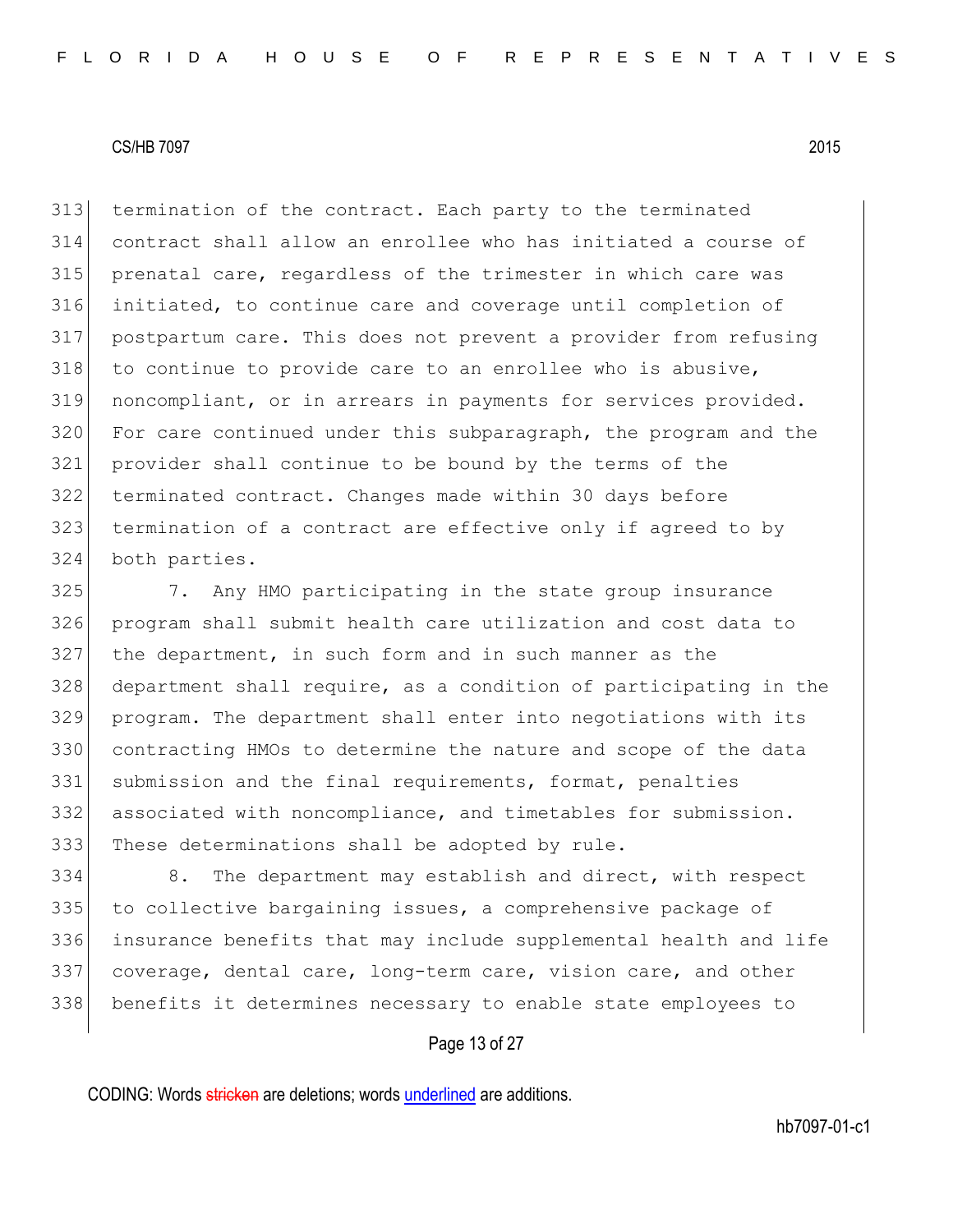select from among benefit options that best suit their individual and family needs. Beginning with the 2016 plan year, the package of benefits may also include products and services described in s. 110.12303.

343 a. Based upon a desired benefit package, the department shall issue a request for proposal or invitation to negotiate 345 for health insurance providers interested in participating in 346 the state group insurance program, and the department shall issue a request for proposal or invitation to negotiate for 348 insurance providers interested in participating in the non- health-related components of the state group insurance program. Upon receipt of all proposals, the department may enter into 351 contract negotiations with insurance providers submitting bids or negotiate a specially designed benefit package. Insurance providers offering or providing supplemental coverage as of May 30, 1991, which qualify for pretax benefit treatment pursuant to  $\vert$  s. 125 of the Internal Revenue Code of 1986, with 5,500 or more state employees currently enrolled may be included by the department in the supplemental insurance benefit plan established by the department without participating in a request for proposal, submitting bids, negotiating contracts, or 360 negotiating a specially designed benefit package. These contracts shall provide state employees with the most cost- effective and comprehensive coverage available; however, except as provided in subparagraph  $(f)3$ ., no state or agency funds shall be contributed toward the cost of any part of the premium

#### Page 14 of 27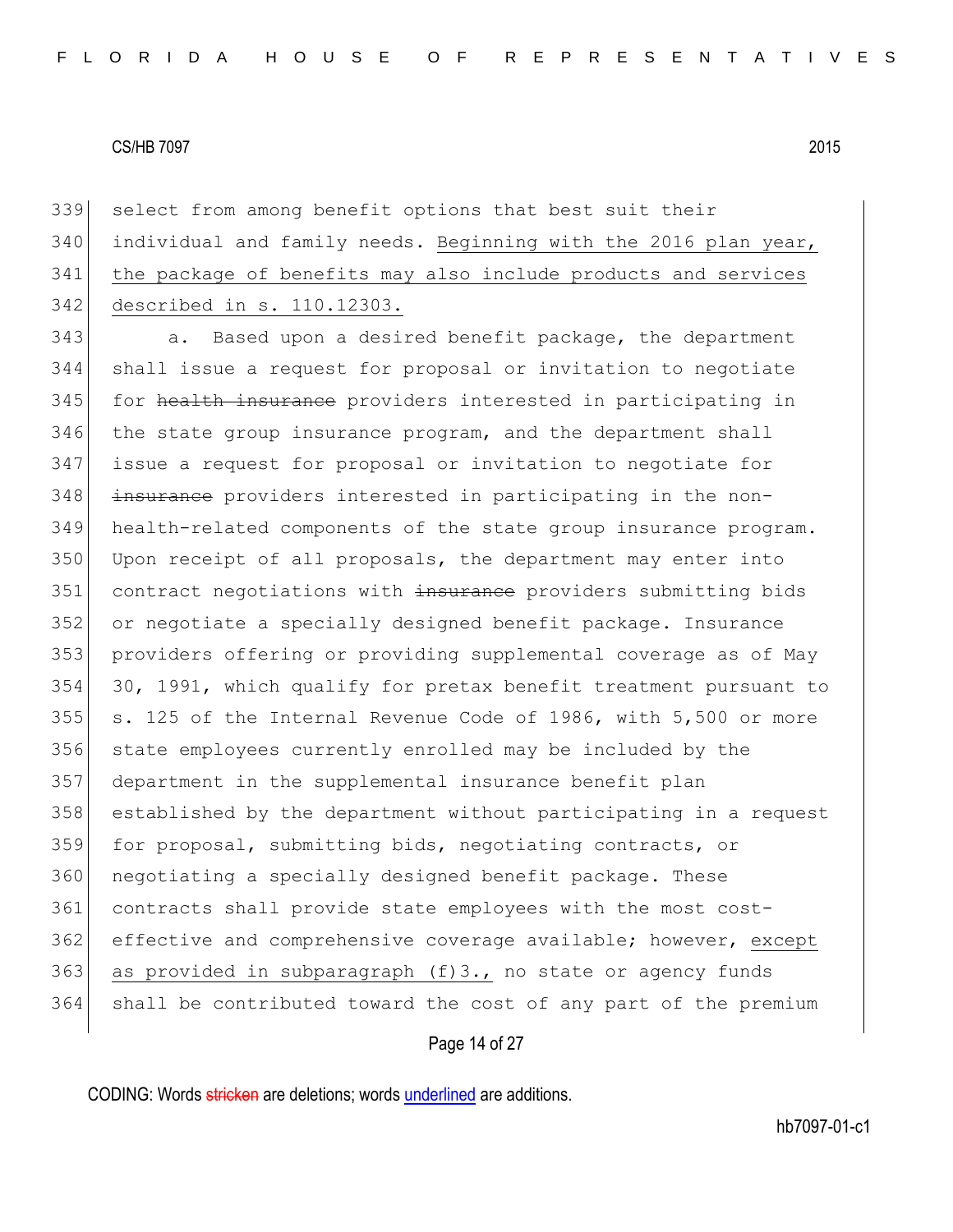of such supplemental benefit plans. With respect to dental coverage, the division shall include in any solicitation or 367 contract for any state group dental program made after July 1, 2001, a comprehensive indemnity dental plan option which offers enrollees a completely unrestricted choice of dentists. If a dental plan is endorsed, or in some manner recognized as the preferred product, such plan shall include a comprehensive indemnity dental plan option which provides enrollees with a 373 completely unrestricted choice of dentists.

 b. Pursuant to the applicable provisions of s. 110.161, and s. 125 of the Internal Revenue Code of 1986, the department shall enroll in the pretax benefit program those state employees who voluntarily elect coverage in any of the supplemental 378 insurance benefit plans as provided by sub-subparagraph a.

379 c. Nothing herein contained shall be construed to prohibit 380 insurance providers from continuing to provide or offer 381 supplemental benefit coverage to state employees as provided 382 under existing agency plans.

383 (j) For the 2018 plan year and thereafter, health plans 384 shall be offered in the following benefit levels: 385 1. Platinum level, which shall have an actuarial value of 386 at least 90 percent. 387 2. Gold level, which shall have an actuarial value of at 388 least 80 percent. 389 3. Silver level, which shall have an actuarial value of at 390 least 70 percent.

Page 15 of 27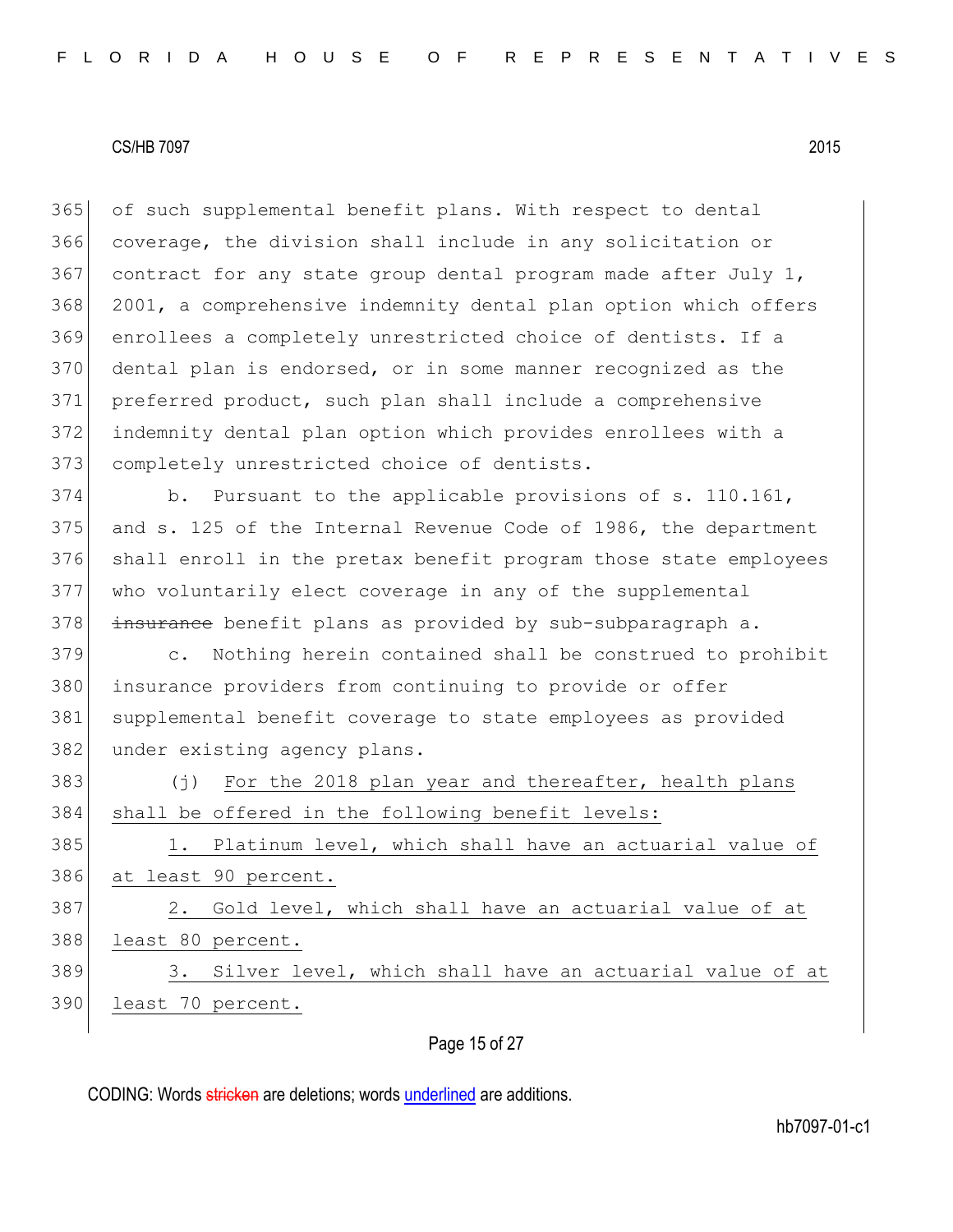| 391 | 4. Bronze level, which shall have an actuarial value of at       |
|-----|------------------------------------------------------------------|
| 392 | least 60 percent Notwithstanding paragraph (f) requiring uniform |
| 393 | contributions, and for the 2011-2012 fiscal year only, the state |
| 394 | contribution toward the cost of any plan in the state group      |
| 395 | insurance plan is the difference between the overall premium and |
| 396 | the employee contribution. This subsection expires June 30,      |
| 397 | 2012.                                                            |
| 398 | In consultation with the independent benefits<br>(k)             |
| 399 | consultant described in s. 110.12304, the department shall       |
| 400 | develop a plan for the implementation of the benefit levels      |
| 401 | described in paragraph (j). The plan shall be submitted to the   |
| 402 | Governor, the President of the Senate, and the Speaker of the    |
| 403 | House of Representatives no later than January 1, 2017, and      |
| 404 | include recommendations for:                                     |
| 405 | Employer and employee contribution policies.<br>1.               |
| 406 | Steps necessary for maintaining or improving total<br>2.         |
| 407 | employee compensation levels when the transition is initiated.   |
| 408 | 3.<br>An education strategy to inform employees of the           |
| 409 | additional choices available in the state group insurance        |
| 410 | program.                                                         |
| 411 |                                                                  |
| 412 | This paragraph expires July 1, 2017.                             |
| 413 | Section 2. Section 110.12303, Florida Statutes, is created       |
| 414 | to read:                                                         |
| 415 | 110.12303 State group insurance program; additional              |
| 416 | benefits; price transparency pilot program; reporting.-Beginning |
|     | Page 16 of 27                                                    |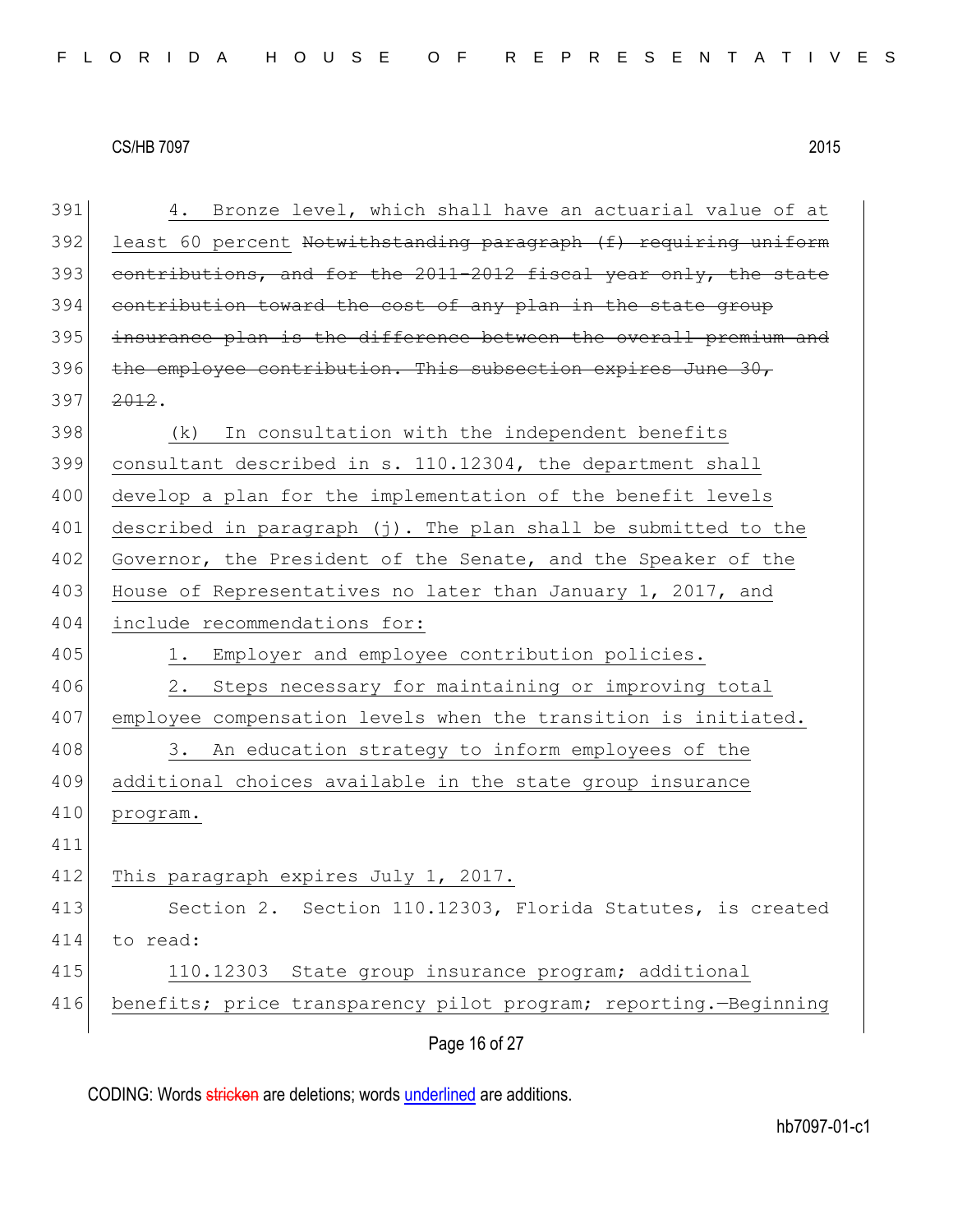417 with the 2016 plan year: 418 (1) In addition to the comprehensive package of health 419 insurance and other benefits required or authorized to be 420 included in the state group insurance program, the package of 421 benefits may also include products and services offered by: 422 (a) Prepaid limited health service organizations as 423 authorized by part I of chapter 636. 424 (b) Discount medical plan organizations as authorized by 425 part II of chapter 636. 426 (c) Prepaid health clinics licensed under part II of 427 chapter 641. 428 (d) Licensed health care providers, including hospitals 429 and other health facilities, health care clinics, and health 430 professionals, who sell service contracts and arrangements for a 431 specified amount and type of health services. 432 (e) Provider organizations, including service networks, 433 group practices, professional associations, and other 434 incorporated organizations of providers, who sell service 435 contracts and arrangements for a specified amount and type of 436 health services. 437 (f) Entities that provide specific health services in 438 accordance with applicable state law and sell service contracts 439 and arrangements for a specified amount and type of health 440 services. 441 (g) Entities that provide health services or treatments 442 through a bidding process.

Page 17 of 27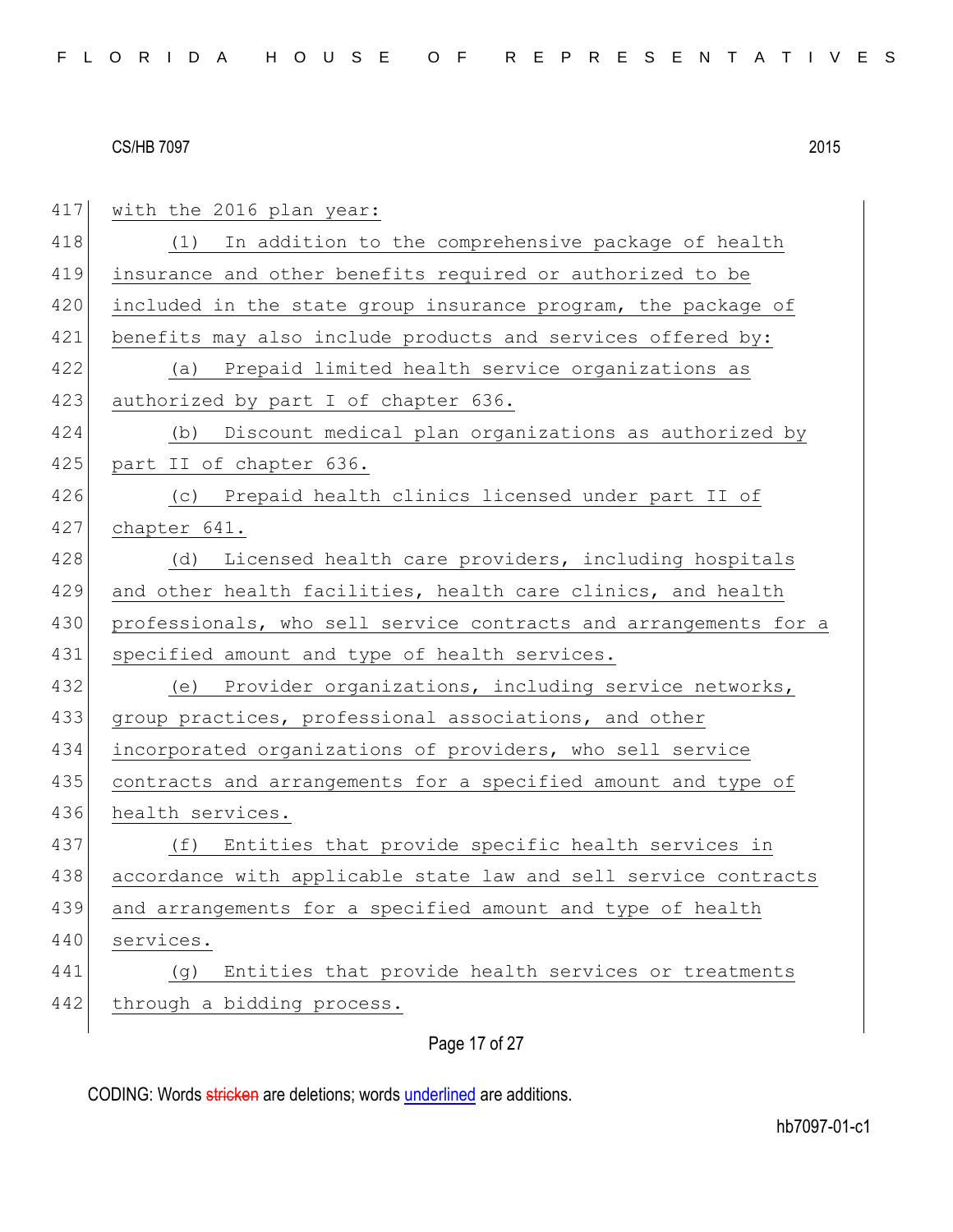Page 18 of 27 443 (h) Entities that provide health services or treatments 444 through the bundling or aggregating of health services or 445 treatments. 446 (i) Entities that provide other innovative and cost-447 effective health service delivery methods. 448 (2) (a) The department shall contract with at least one 449 entity that provides comprehensive pricing and inclusive 450 services for surgery and other medical procedures which may be 451 accessed at the option of the enrollee. The contract shall 452 require the entity to: 453 1. Have procedures and evidence-based standards to ensure 454 the inclusion of only high-quality health care providers. 455 2. Provide assistance to the enrollee in accessing and 456 coordinating care. 457 3. Provide cost savings to the state group insurance 458 program to be shared with both the state and the enrollee. Cost 459 savings payable to an enrollee may be: 460 a. Credited to the enrollee's flexible spending account; 461 b. Credited to the enrollee's health savings account; 462 c. Credited to the enrollee's health reimbursement 463 account; or 464 d. Paid as additional health plan reimbursements not 465 exceeding the amount of the employee's out-of-pocket medical 466 expenses. 467 4. Provide an educational campaign for enrollees to learn 468 about the services offered by the entity.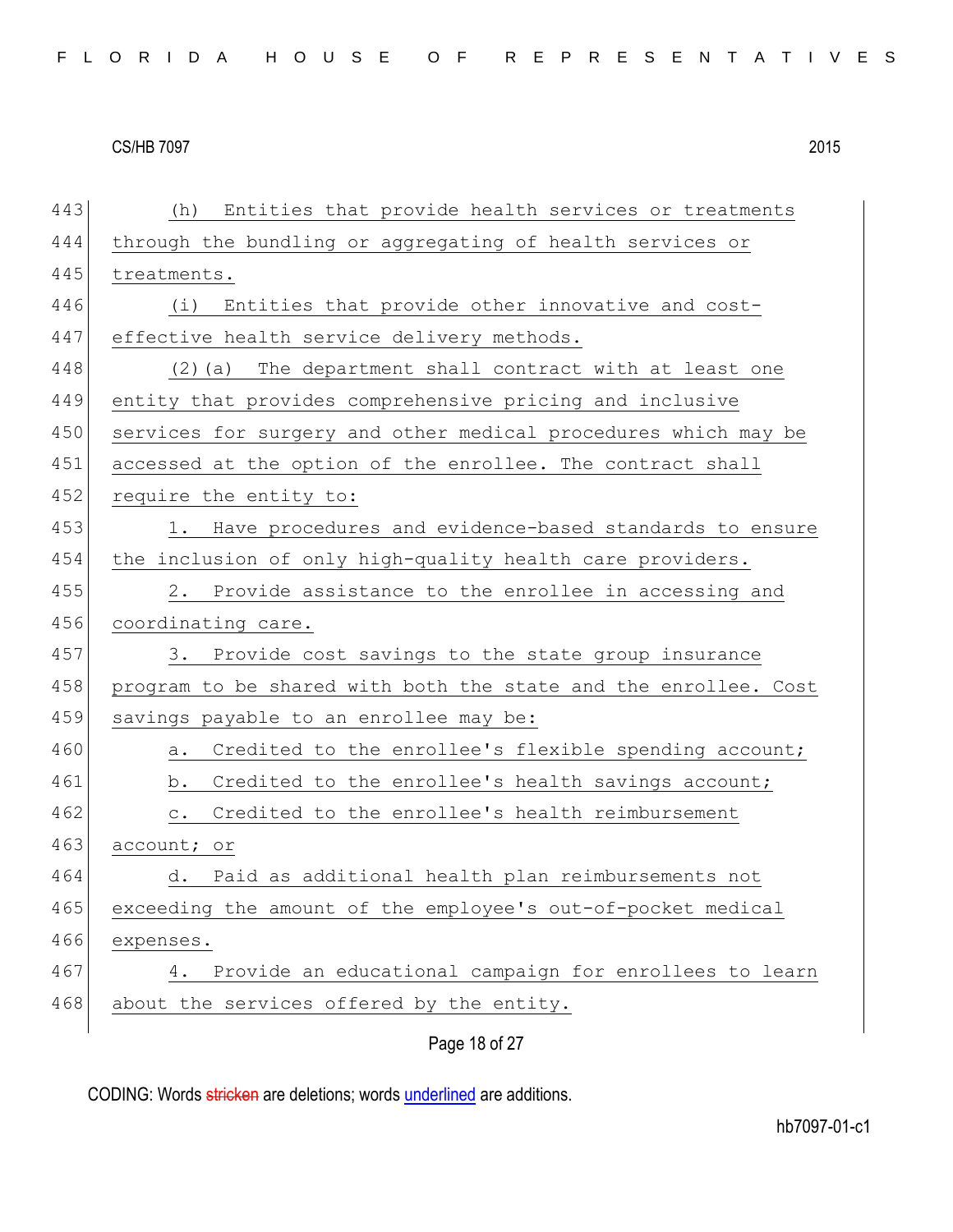Page 19 of 27 469 (b) On or before January 15 of each year, the department 470 shall report to the Governor, the President of the Senate, and 471 the Speaker of the House of Representatives on the participation 472 level and cost-savings to both the enrollee and the state 473 resulting from the contract or contracts described in this 474 subsection. 475 (3) The department shall establish a 3-year price 476 transparency pilot project in at least one area, but not more 477 than three areas, of the state where a substantial percentage of 478 the state group insurance program enrollees live. The purpose of 479 the project is to reward value-based pricing by publishing the 480 prices of certain diagnostic and elective surgical procedures 481 and sharing with the enrollee and the state any savings 482 generated by the enrollee's choice of providers. 483 (a) Participation in the project shall be voluntary for 484 enrollees. 485 (b) The department shall designate between 20 and 50 486 diagnostic procedures and elective surgical procedures that are 487 commonly utilized by enrollees. 488 (c) Health plans shall provide the department with the 489 contracted price by provider for each designated procedure. The 490 department shall post the prices on its website and shall 491 designate one price per procedure as the benchmark price, using 492 a mean, average, or other method of comparing the prices. 493 (d) If an enrollee participating in the project selects a 494 provider that performs the designated procedure at a price below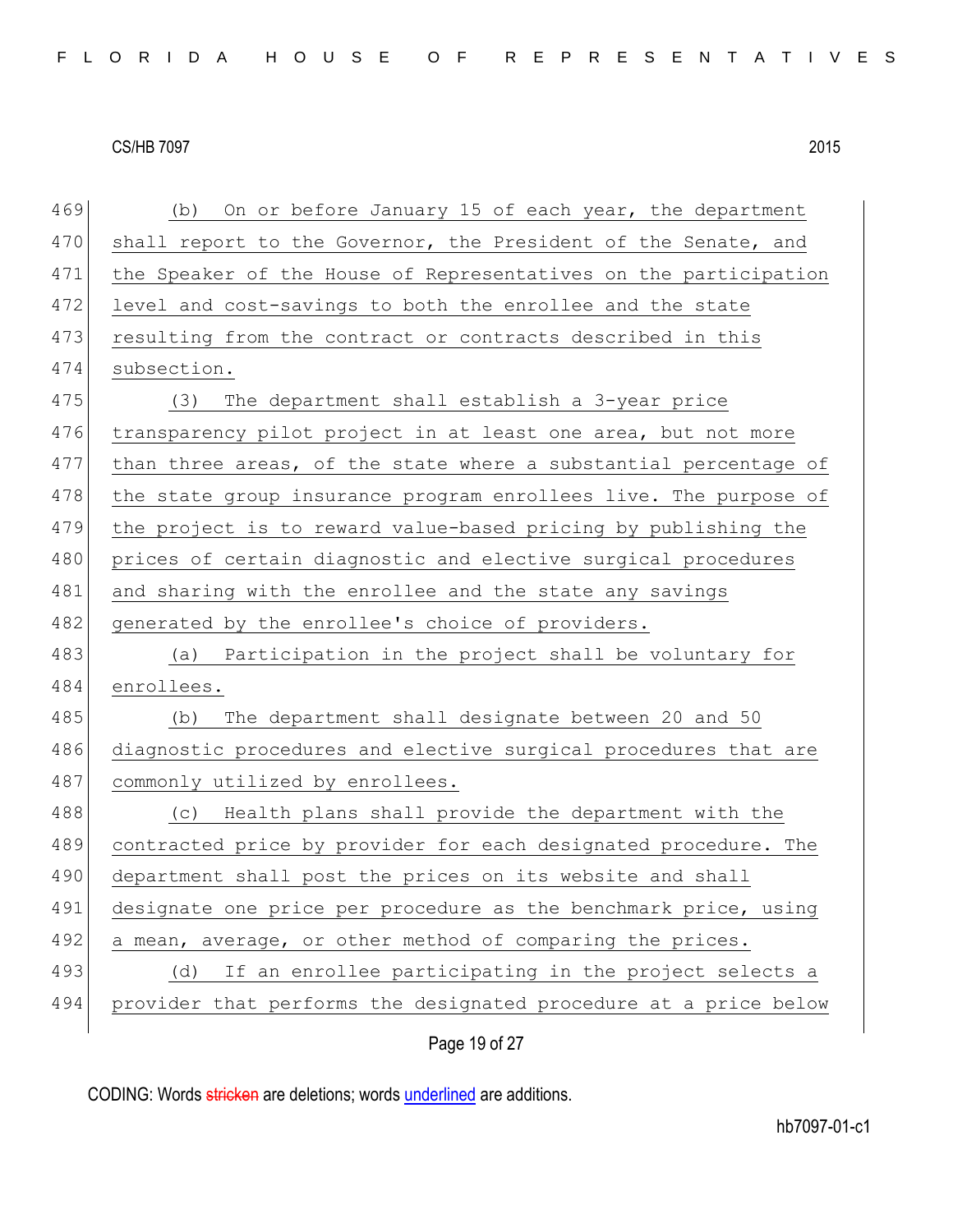| 495 | the benchmark price for that procedure, the enrollee shall      |
|-----|-----------------------------------------------------------------|
| 496 | receive from the state 50 percent of the difference between the |
| 497 | price of the procedure by the selected provider and the         |
| 498 | benchmark price. The amount payable to the enrollee may be:     |
| 499 | Credited to the enrollee's flexible spending account;<br>1.     |
| 500 | 2.<br>Credited to the enrollee's health savings account;        |
| 501 | 3.<br>Credited to the enrollee's health reimbursement           |
| 502 | account; or                                                     |
| 503 | Paid as additional health plan reimbursements not<br>4.         |
| 504 | exceeding the amount of the enrollee's out-of-pocket medical    |
| 505 | expenses.                                                       |
| 506 | On or before January 1 of 2017, 2018, and 2019, the<br>(e)      |
| 507 | department shall report to the Governor, the President of the   |
| 508 | Senate, and the Speaker of the House of Representatives on the  |
| 509 | participation level, amount paid to enrollees, and cost-savings |
| 510 | to both the enrollees and the state resulting from the price    |
| 511 | transparency pilot project.                                     |
| 512 | Section 3. Section 110.12304, Florida Statutes, is created      |
| 513 | to read:                                                        |
| 514 | 110.12304 Independent benefits consultant.-                     |
| 515 | The department shall competitively procure an<br>(1)            |
| 516 | independent benefits consultant.                                |
| 517 | The independent benefits consultant may not:<br>(2)             |
| 518 | Be owned or controlled by a health maintenance<br>(a)           |
| 519 | organization or insurer.                                        |
| 520 | Have an ownership interest in a health maintenance<br>(b)       |
|     | Page 20 of 27                                                   |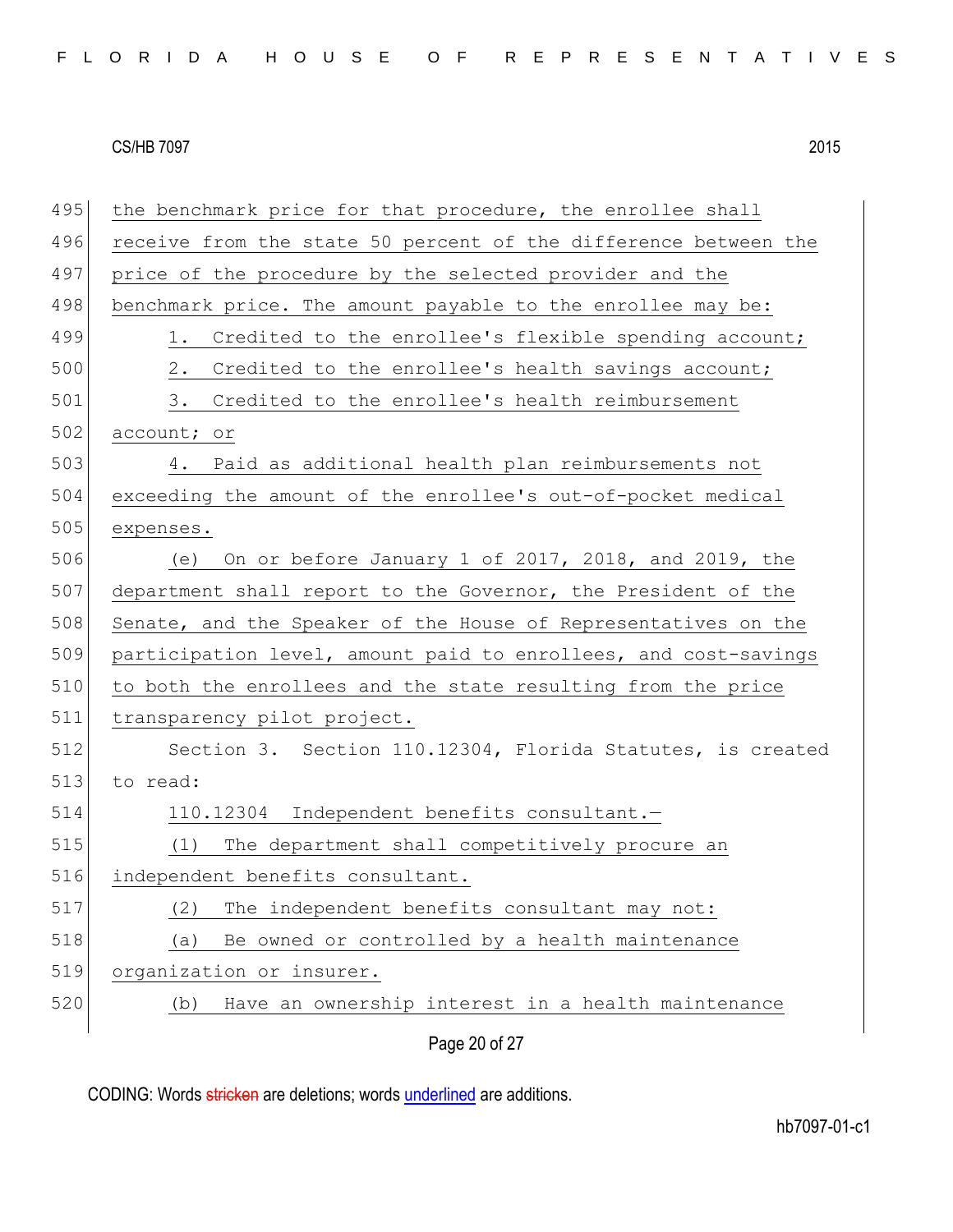521 organization or insurer. 522 (c) Have a direct or indirect financial interest in a 523 health maintenance organization or insurer. 524 (3) The independent benefits consultant must have 525 substantial experience in consultation and design of employee 526 benefit programs for large employers and public employers, 527 including experience with plans that qualify as cafeteria plans 528 pursuant to s. 125 of the Internal Revenue Code of 1986. 529 (4) The independent benefits consultant shall: 530 (a) Provide an ongoing assessment of trends in benefits 531 and employer-sponsored insurance that affect the state group 532 insurance program. 533 (b) Conduct a comprehensive analysis of the state group 534 insurance program, including available benefits, coverage 535 options, and claims experience. 536 (c) Identify and establish appropriate adjustment 537 procedures necessary to respond to any risk segmentation that 538 may occur when increased choices are offered to employees. 539 (d) Assist the department with the submission of any 540 necessary plan revisions for federal review. 541 (e) Assist the department in ensuring compliance with 542 applicable federal and state regulations. 543 (f) Assist the department in monitoring the adequacy of 544 funding and reserves for the state self-insured plan. 545 (g) Assist the department in preparing recommendations for 546 any modifications to the state group insurance program which

Page 21 of 27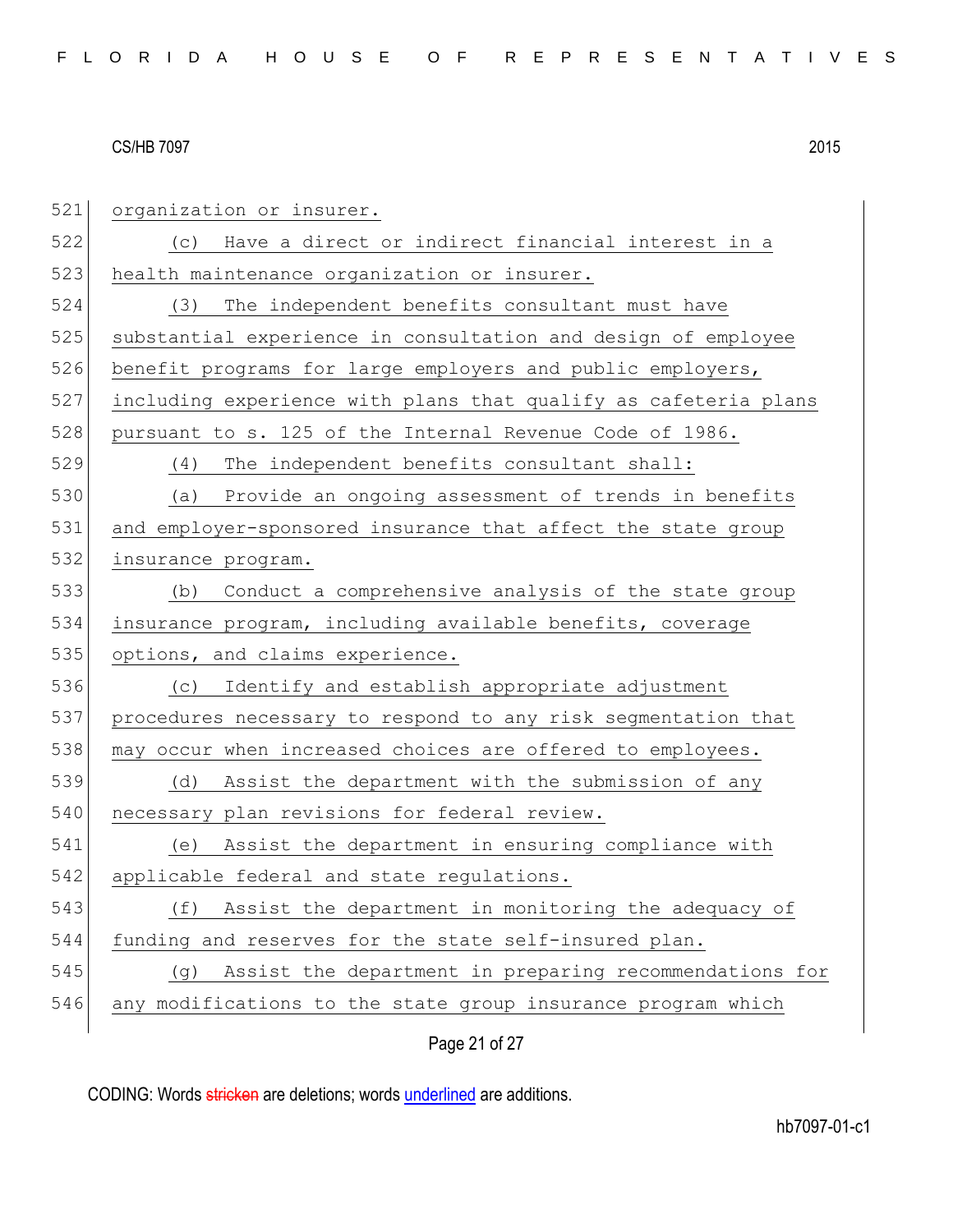| 547 | shall be submitted to the Governor, the President of the Senate,  |
|-----|-------------------------------------------------------------------|
| 548 | and the Speaker of the House of Representatives no later than     |
| 549 | January 1 of each year.                                           |
| 550 | Section 4. For the 2016 plan year, the General                    |
| 551 | Appropriations Act shall implement premiums for enrollees that    |
| 552 | reflect the differences in benefit design and value among the     |
| 553 | health maintenance organization (HMO) plan options and the        |
| 554 | preferred provider organization (PPO) plan options offered in     |
| 555 | the state group insurance program.                                |
| 556 | (1) Effective July 1, 2015, for the coverage period               |
| 557 | beginning August 1, 2015, through December 31, 2015, the          |
| 558 | employee's share of the health insurance premium for the          |
| 559 | standard plans shall continue to be \$50 per month for individual |
| 560 | coverage and \$180 per month for family coverage.                 |
| 561 | (2) Effective December 1, 2015, for the coverage period           |
| 562 | beginning January 1, 2016, the employee's share of the health     |
| 563 | insurance premium for the standard HMO plan shall be \$60 per     |
| 564 | month for individual coverage and \$200 per month for family      |
| 565 | coverage. For the same coverage period, the employee's share of   |
| 566 | the health insurance premium for the standard PPO plan shall be   |
| 567 | \$45 per month for individual coverage and \$170 per month for    |
| 568 | family coverage. For the same coverage period, the employee's     |
| 569 | share of the health insurance premium for Capital Health Plan     |
| 570 | shall be \$40 per month for individual coverage and \$170 per     |
| 571 | month for family coverage.                                        |
| 572 | Effective July 1, 2015, for the coverage period<br>(3)            |
|     | Page 22 of 27                                                     |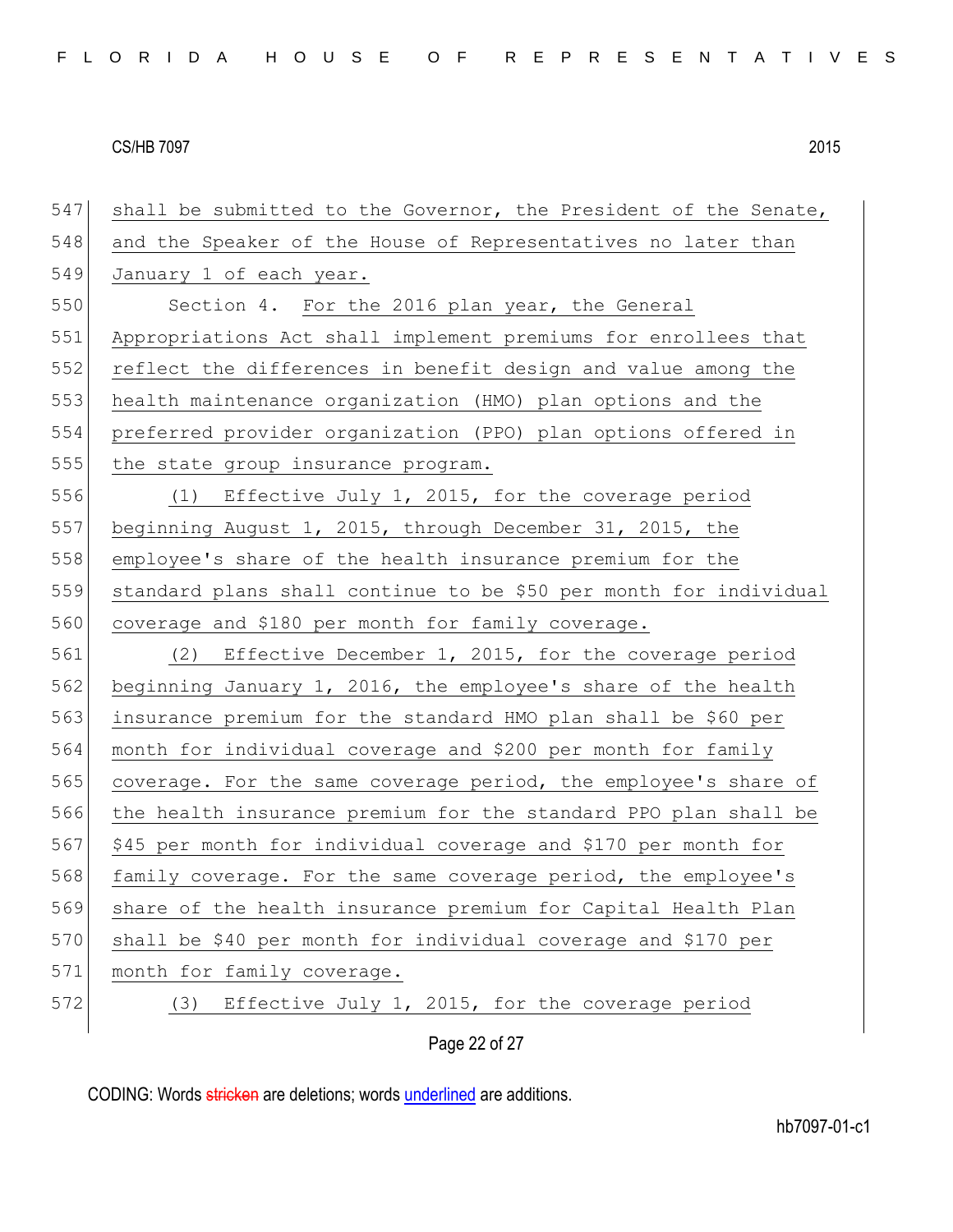beginning August 1, 2015, through December 31, 2015, the employee's share of the health insurance premium for the high- deductible health plans shall continue to be \$15 per month for individual coverage and \$64.30 per month for family coverage. (4) Effective December 1, 2015, for the coverage period 578 beginning January 1, 2016, the employee's share of the health insurance premium for the high-deductible health plans shall be \$10 per month for individual coverage and \$50 per month for 581 family coverage. 582 (5) Effective July 1, 2015, for the coverage period beginning August 1, 2015, the employee's share of the health insurance premium for the standard PPO plan, the standard HMO 585 plan, and Capital Health Plan shall continue to be \$8.34 per month for individual coverage and \$30 per month for family 587 coverage for employees filling positions with "agency payall" benefits. 589 (6) Effective July 1, 2015, for the coverage period 590 beginning August 1, 2015, through December 31, 2015, the employee's share of the health insurance premium for the high- deductible health plans shall continue to be \$8.34 per month for individual coverage and \$30 per month for family coverage for employees filling positions with "agency payall" benefits. (7) Effective December 1, 2015, for the coverage period beginning January 1, 2016, the employee's share of the health insurance premium for the high-deductible health plans shall be \$8.34 per month for individual coverage and \$25 per month for

Page 23 of 27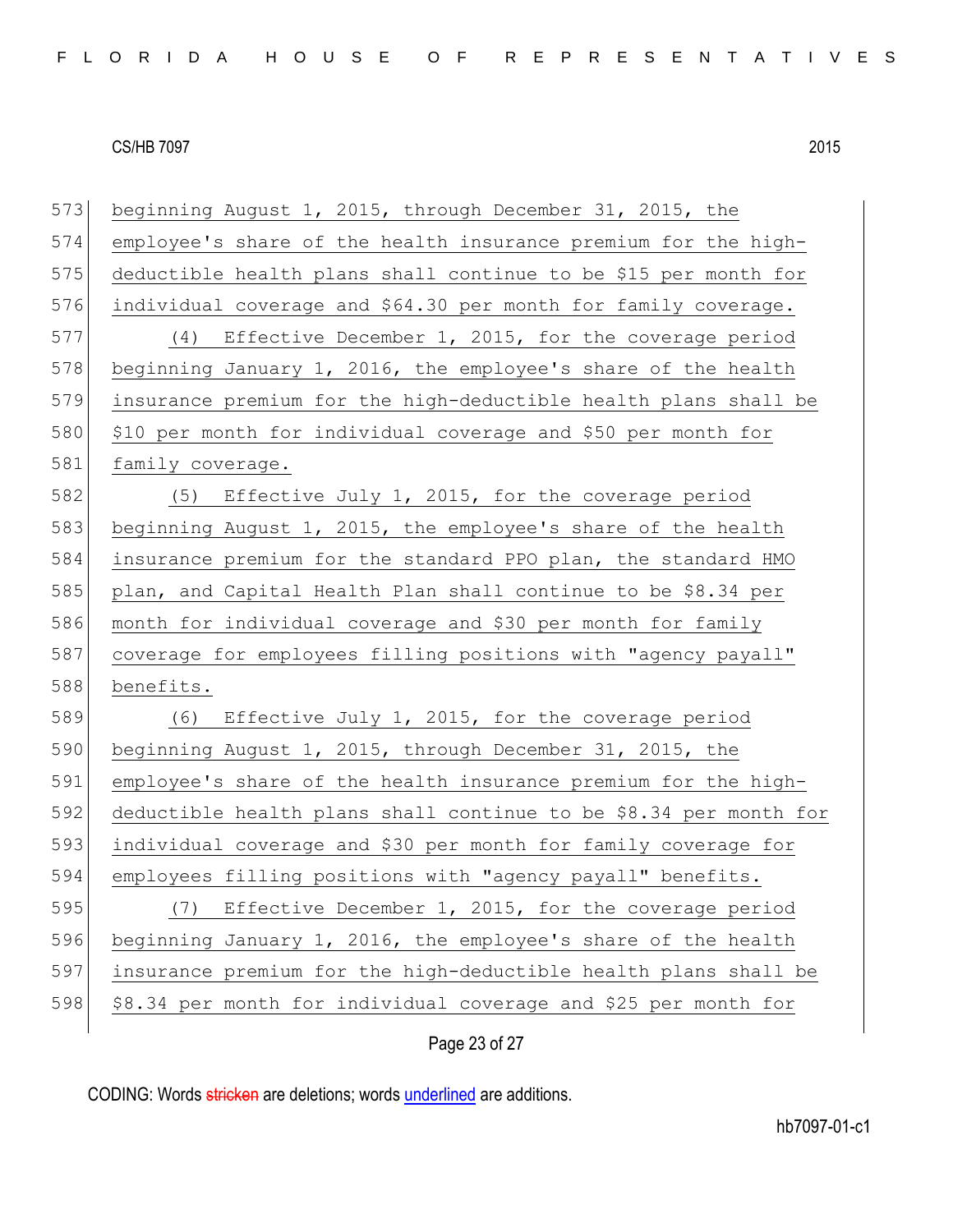| 599 | family coverage for employees filling positions with "agency     |
|-----|------------------------------------------------------------------|
| 600 | payall" benefits.                                                |
| 601 | (8) Effective July 1, 2015, for the coverage period              |
| 602 | beginning August 1, 2015, through December 31, 2015, the         |
| 603 | employee's share of the health insurance premium for the         |
| 604 | standard plans and the high-deductible health plans shall        |
| 605 | continue to be \$30 per month for each employee participating in |
| 606 | the Spouse Program in accordance with rules of the Department of |
| 607 | Management Services.                                             |
| 608 | (9) Effective December 1, 2015, for the coverage period          |
| 609 | beginning January 1, 2016, the employee's share of the health    |
| 610 | insurance premium for the standard plans shall continue to be    |
| 611 | \$30 for each employee participating in the Spouse Program in    |
| 612 | accordance with rules of the Department of Management Services.  |
| 613 | (10) Effective December 1, 2015, for the coverage period         |
| 614 | beginning January 1, 2016, the employee's share of the health    |
| 615 | insurance premium for the high-deductible health plans shall be  |
| 616 | \$25 for each employee participating in the Spouse Program in    |
| 617 | accordance with rules of the Department of Management Services.  |
| 618 | (11) Effective July 1, 2015, for the coverage period             |
| 619 | beginning August 1, 2015, an "early retiree" participating in a  |
| 620 | standard plan shall continue to pay a monthly premium equal to   |
| 621 | 100 percent of the total premium charged, including state and    |
| 622 | employee contributions, for an active employee participating in  |
| 623 | the standard plan.                                               |
| 624 | Effective July 1, 2015, for the coverage period<br>(12)          |
|     | Page 24 of 27                                                    |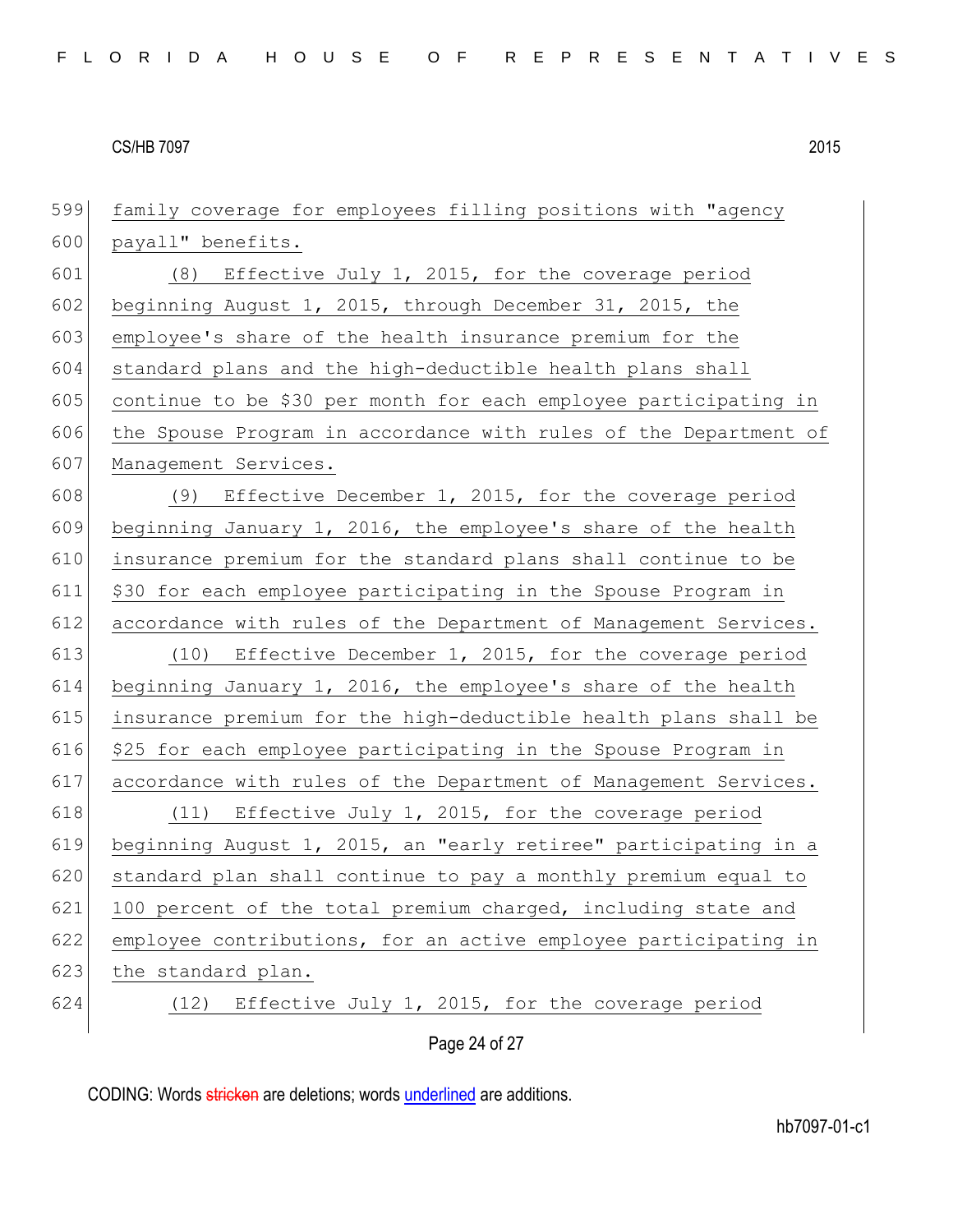| 625 | beginning August 1, 2015, through December 31, 2015, an "early     |
|-----|--------------------------------------------------------------------|
| 626 | retiree" participating in a high-deductible health plan shall      |
| 627 | continue to pay \$564.86 per month for individual coverage and     |
| 628 | \$1,245.03 per month for family coverage.                          |
| 629 | (13) Effective December 1, 2015, for the coverage period           |
| 630 | beginning January 1, 2016, an "early retiree" participating in a   |
| 631 | high-deductible health plan shall pay \$559.86 per month for       |
| 632 | individual coverage and \$1,230.73 per month for family coverage.  |
| 633 | (14) Effective July 1, 2015, for the coverage period               |
| 634 | beginning August 1, 2015, through December 31, 2015, the monthly   |
| 635 | premiums for Medicare participants in the standard plans shall     |
| 636 | continue to be \$359.61 for "one eligible," \$1,036.90 for "one    |
| 637 | under/one over," and \$719.22 for "both eligible."                 |
| 638 | (15) Effective December 1, 2015, for the coverage period           |
| 639 | beginning January 1, 2016, the monthly premiums for Medicare       |
| 640 | participants in the standard PPO plan shall be \$356.49 for "one   |
| 641 | eligible," $$1,027.89$ for "one under/one over," and $$712.97$ for |
| 642 | "both eligible." For the same coverage period, the monthly         |
| 643 | premiums for Medicare participants participating in the standard   |
| 644 | HMO plan shall be \$371.32 for "one eligible," \$1,070.67 for "one |
| 645 | under/one over," and \$742.64 for "both eligible."                 |
| 646 | (16) Effective July 1, 2015, for the coverage period               |
| 647 | beginning August 1, 2015, the monthly premiums for Medicare        |
| 648 | participants in the high-deductible health plan shall continue     |
| 649 | to be \$271.07 for "one eligible," \$849.19 for "one under/one     |
| 650 | over," and \$542.14 for "both eligible."                           |

Page 25 of 27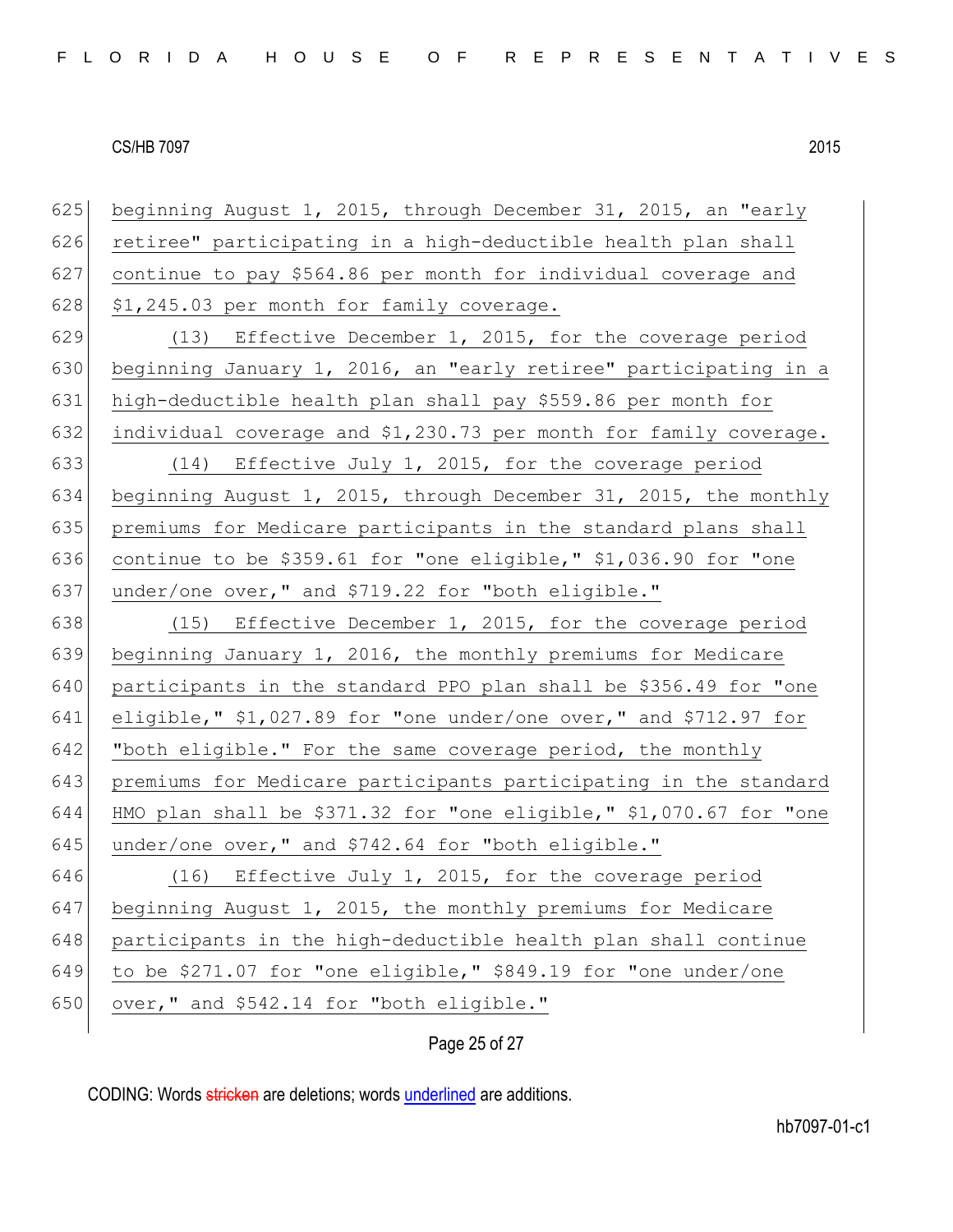| 651 | (17) Effective July 1, 2015, for the coverage period             |
|-----|------------------------------------------------------------------|
| 652 | beginning August 1, 2015, the monthly premiums for Medicare      |
| 653 | participants enrolled in a fully insured standard HMO plan or an |
| 654 | HMO high-deductible health plan shall be equal to the negotiated |
| 655 | monthly premium for the selected state-contracted health         |
| 656 | maintenance organization.                                        |
| 657 | (18) Effective July 1, 2015, for the coverage period             |
| 658 | beginning August 1, 2015, a COBRA participant in the State Group |
| 659 | Health Insurance Program shall continue to pay a premium equal   |
| 660 | to 102 percent of the total premium charged, including state and |
| 661 | employee contributions, for an active employee participating in  |
| 662 | the program.                                                     |
| 663 | (19) Effective July 1, 2015, for the coverage period             |
| 664 | beginning August 1, 2015, the state share of the State Group     |
| 665 | Health Insurance Program premiums shall be the same as those in  |
| 666 | effect on July 1, 2014, pursuant to chapter 2014-51, Laws of     |
| 667 | Florida.                                                         |
| 668 | Section 5. (1) For the 2015-2016 fiscal year, the sums of        |
| 669 | \$151,216 in recurring funds and \$507,546 in nonrecurring funds |
| 670 | are appropriated from the State Employees Health Insurance Trust |
| 671 | Fund to the Department of Management Services, and 2 full-time   |
| 672 | equivalent positions and associated salary rate of 120,000 are   |
| 673 | authorized, for the purpose of implementing this act.            |
| 674 | The recurring funds appropriated in this section<br>$(2)$ (a)    |
| 675 | shall be allocated to the following specific appropriation       |
| 676 | categories within the Insurance Benefits Administration Program: |
|     | Page 26 of 27                                                    |